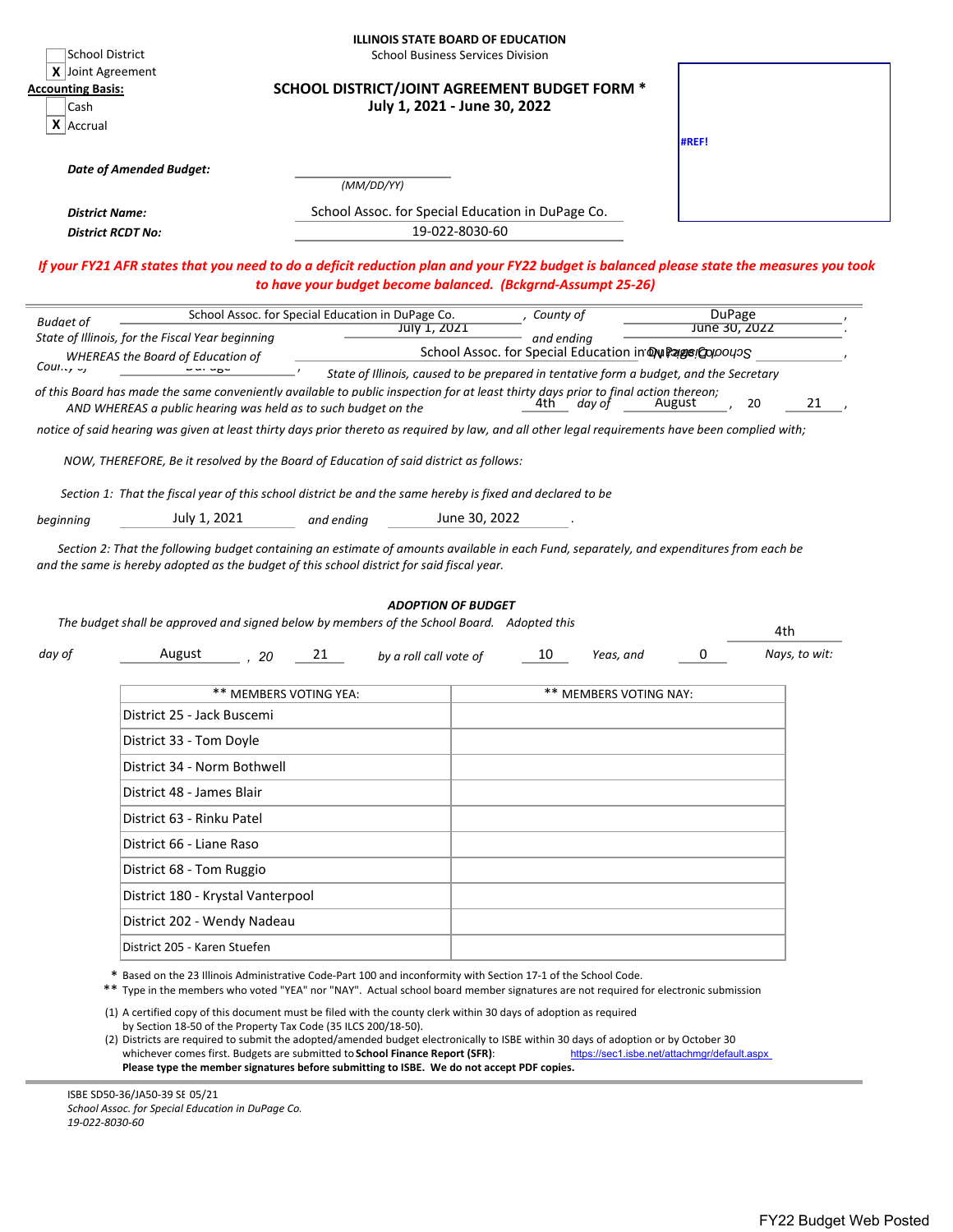| Begin entering data on EstRev 5-10 and EstExp 11-17 tabs.                                                                                               |              | (10)                    | (20)                                   | (30)                | (40)                    | (50)                                  | (60)                    | (70)                | (80)           | (90)                         |
|---------------------------------------------------------------------------------------------------------------------------------------------------------|--------------|-------------------------|----------------------------------------|---------------------|-------------------------|---------------------------------------|-------------------------|---------------------|----------------|------------------------------|
| <b>Description: Enter Whole Numbers Only</b>                                                                                                            | Acct #       | Educational             | <b>Operations &amp;</b><br>Maintenance | <b>Debt Service</b> | Transportation          | Municipal<br><b>Retirement/Social</b> | <b>Capital Projects</b> | <b>Working Cash</b> | Tort           | <b>Fire Prevention &amp;</b> |
|                                                                                                                                                         |              |                         |                                        |                     |                         | Security                              |                         |                     |                | Safety                       |
| <b>ESTIMATED BEGINNING FUND BALANCE July 1. 2021 <sup>1</sup> (without Student</b>                                                                      |              | 8,300,000               | 198,900                                | $\overline{0}$      | $\overline{\mathrm{o}}$ | σ                                     | σ                       | 0                   | $\overline{0}$ | $\overline{0}$               |
| <b>RECEIPTS/REVENUES (without Student Activity Funds)</b>                                                                                               |              |                         |                                        |                     |                         |                                       |                         |                     |                |                              |
| <b>LOCAL SOURCES</b>                                                                                                                                    | 1000         | 26,050,243              | 200,000                                | $\mathbf{0}$        | $\mathbf{0}$            | $\mathbf{0}$                          | $\mathbf{0}$            | $\mathbf{0}$        | $\mathbf{0}$   | $\mathbf{0}$                 |
| FLOW-THROUGH RECEIPTS/REVENUES FROM ONE                                                                                                                 | 2000         | 836,296                 | $\Omega$                               |                     | $\overline{0}$          | $\Omega$                              |                         |                     |                |                              |
| <b>STATE SOURCES</b>                                                                                                                                    | 3000         | 3,180,871               | 20,000                                 | $\mathbf{0}$        | $\mathbf{0}$            | $\mathbf{0}$                          | $\Omega$                | $\Omega$            | $\mathbf{0}$   | $\mathbf{0}$                 |
| <b>FEDERAL SOURCES</b>                                                                                                                                  | 4000         | 2,144,506               | $\Omega$                               | $\mathbf{0}$        | $\mathbf{0}$            | $\mathbf{0}$                          | $\mathbf{0}$            | $\Omega$            | $\mathbf{0}$   | $\mathbf{0}$                 |
| <b>Total Direct Receipts/Revenues<sup>8</sup></b>                                                                                                       |              | 32,211,916              | 220,000                                | $\overline{0}$      | $\overline{0}$          | $\overline{0}$                        | $\overline{0}$          | 0 <sup>1</sup>      | $\overline{0}$ | $\overline{0}$               |
| Receints/Revenues for "On Behalf" Payments                                                                                                              | 3998         | 5,374,000<br>37,585,916 | 220,000                                | 0                   | $\mathbf{0}$            | 0 <sup>1</sup>                        | $\overline{0}$          | $\overline{0}$      | 0              | 0                            |
| <b>Total Receipts/Revenues</b>                                                                                                                          |              |                         |                                        |                     |                         |                                       |                         |                     |                |                              |
| DISBURSEMENTS/EXPENDITURES (without Student Activity Funds)                                                                                             |              |                         |                                        |                     |                         |                                       |                         |                     |                |                              |
| <b>INSTRUCTION</b>                                                                                                                                      | 1000         | 18,359,205              |                                        |                     |                         | $\mathbf{0}$                          |                         |                     | $\mathbf{0}$   |                              |
| <b>SUPPORT SERVICES</b>                                                                                                                                 | 2000         | 13,921,599              | 121,100                                |                     | $\mathbf{0}$            | $\mathbf{0}$                          | $\Omega$                |                     | $\mathbf{0}$   | $\mathbf{0}$                 |
| <b>COMMUNITY SERVICES</b>                                                                                                                               | 3000         | $\mathbf{0}$            | $\mathbf{0}$                           |                     | $\mathbf{0}$            | $\mathbf{0}$                          |                         |                     | $\mathbf{0}$   |                              |
| PAYMENTS TO OTHER DISTRICTS & GOVT UNITS                                                                                                                | 4000         | $\mathbf{0}$            | $\mathbf{0}$                           | $\mathbf{0}$        | $\mathbf{0}$            | $\mathbf{0}$                          | $\Omega$                |                     | $\mathbf{0}$   | $\mathbf{0}$                 |
| <b>DEBT SERVICES</b>                                                                                                                                    | 5000         | $\mathbf{0}$            | $\mathbf{0}$                           | $\mathbf{0}$        | $\mathbf{0}$            | $\mathbf{0}$                          |                         |                     | $\mathbf{0}$   | $\mathbf{0}$                 |
| PROVISION FOR CONTINGENCIES                                                                                                                             | 6000         | $\mathbf{0}$            | $\mathbf{0}$                           | $\mathbf{0}$        | $\mathbf{0}$            | $\mathbf{0}$                          | $\mathbf{0}$            |                     | $\mathbf{0}$   | $\mathbf{0}$                 |
| <b>Total Direct Disbursements/Expenditures</b>                                                                                                          |              | 32,280,804              | 121,100                                | $\Omega$            | $\mathbf{0}$            | $\Omega$                              | $\Omega$                |                     | $\mathbf{0}$   | $\mathbf{0}$                 |
| 1.10<br>لمعاسست<br>1.10                                                                                                                                 | 4180         | 5,374,000               | $\mathbf{U}$                           | $\overline{0}$      | $\overline{0}$          | $\overline{0}$                        | $\overline{0}$          |                     | $\overline{0}$ | $\overline{\mathsf{U}}$      |
| <b>Total Disbursements/Expenditures</b>                                                                                                                 |              | 37,654,804              | 121,100                                | 0                   | $\mathbf{0}$            | $\mathbf{0}$                          | $\mathbf{0}$            |                     | $\mathbf{0}$   | 0                            |
| <b>Excess of Direct Receipts/Revenues Over (Under) Direct</b><br>Disbursements/Expenditures                                                             |              | (68, 888)               | 98,900                                 | $\mathbf{0}$        | $\mathbf{0}$            | $\mathbf{0}$                          | $\mathbf{0}$            | $\overline{0}$      | $\mathbf{0}$   | 0                            |
| <b>OTHER SOURCES/USES OF FUNDS</b>                                                                                                                      |              |                         |                                        |                     |                         |                                       |                         |                     |                |                              |
|                                                                                                                                                         |              |                         |                                        |                     |                         |                                       |                         |                     |                |                              |
| <b>OTHER SOURCES OF FUNDS (7000)</b>                                                                                                                    |              |                         |                                        |                     |                         |                                       |                         |                     |                |                              |
| PERMANENT TRANSFER FROM VARIOUS FUNDS<br>Abolishment the Working Cash Fund 1                                                                            | 7110         |                         |                                        |                     |                         |                                       |                         |                     |                |                              |
| Abatement of the Working Cash Fund                                                                                                                      | 7110         |                         |                                        |                     |                         |                                       |                         |                     |                |                              |
| Transfer of Working Cash Fund Interest                                                                                                                  | 7120         |                         |                                        |                     |                         |                                       |                         |                     |                |                              |
| <b>Transfer Among Funds</b><br>Transfer of Interest                                                                                                     | 7130<br>7140 |                         |                                        |                     |                         |                                       |                         |                     |                |                              |
| Transfer from Capital Projects Fund to O&M Fund                                                                                                         | 7150         |                         | $\overline{0}$                         |                     |                         |                                       |                         |                     |                |                              |
| Transfer of Excess Fire Prev & Safety Tax & Interest <sup>2</sup> Proceeds to O&M Fund                                                                  | 7160         |                         | $\overline{0}$                         |                     |                         |                                       |                         |                     |                |                              |
| Transfer of Excess Accumulated Fire Prev & Safety Bond and Int <sup>of</sup> Proceeds to<br>SALE OF BONDS (7200)                                        | 7170         |                         |                                        |                     |                         |                                       |                         |                     |                |                              |
| Principal on Bonds Sold                                                                                                                                 | 7210         |                         |                                        |                     |                         |                                       |                         |                     |                |                              |
| Premium on Bonds Sold                                                                                                                                   | 7220         |                         |                                        |                     |                         |                                       |                         |                     |                |                              |
| Accrued Interest on Bonds Sold                                                                                                                          | 7230<br>7300 |                         |                                        |                     |                         |                                       |                         |                     |                |                              |
| Sale or Compensation for Fixed Assets<br>Transfer to Debt Service to Pay Principal on Capital Leases                                                    | 7400         |                         |                                        | $\mathbf{0}$        |                         |                                       |                         |                     |                |                              |
| Transfer to Debt Service Fund to Pay Interest on Capital Leases                                                                                         | 7500         |                         |                                        | $\mathbf{0}$        |                         |                                       |                         |                     |                |                              |
| Transfer to Debt Service Fund to Pay Principal on Revenue Bonds                                                                                         | 7600         |                         |                                        | $\mathbf{0}$        |                         |                                       |                         |                     |                |                              |
| Transfer to Debt Service Fund to Pay Interest on Revenue Bonds                                                                                          | 7700         |                         |                                        | $\mathbf{0}$        |                         |                                       |                         |                     |                |                              |
| Transfer to Capital Projects Fund                                                                                                                       | 7800         |                         |                                        |                     |                         |                                       | $\mathbf{0}$            |                     |                |                              |
| <b>ISBE Loan Proceeds</b>                                                                                                                               | 7900         |                         |                                        |                     |                         |                                       |                         |                     |                |                              |
| Other Sources Not Classified Elsewhere                                                                                                                  | 7990         |                         |                                        |                     |                         |                                       |                         |                     |                |                              |
| <b>Total Other Sources of Funds<sup>8</sup></b>                                                                                                         |              | $\Omega$                | $\Omega$                               | $\Omega$            | $\mathbf{0}$            | $\mathbf{0}$                          | $\mathbf{0}$            | $\Omega$            | $\Omega$       | $\mathbf{0}$                 |
| OTHER USES OF FUNDS (8000)                                                                                                                              |              |                         |                                        |                     |                         |                                       |                         |                     |                |                              |
| TRANSFER TO VARIOUS OTHER FUNDS (8100)                                                                                                                  |              |                         |                                        |                     |                         |                                       |                         |                     |                |                              |
| Abolishment or Abatement of the Working Cash Fund                                                                                                       | 8110         |                         |                                        |                     |                         |                                       |                         |                     |                |                              |
| Transfer of Working Cash Fund Interest<br><b>Transfer Among Funds</b>                                                                                   | 8120<br>8130 |                         |                                        |                     |                         |                                       |                         |                     |                |                              |
| Transfer of Interest                                                                                                                                    | 8140         |                         |                                        |                     |                         |                                       |                         |                     |                |                              |
| Transfer from Capital Proiects Fund to O&M Fund                                                                                                         | 8150         |                         |                                        |                     |                         |                                       |                         |                     |                |                              |
| Transfer of Excess Fire Prev & Safety Tax & Interest <sup>3</sup> Proceeds to O&M Fund<br>Transfer of Excess Accumulated Fire Prev & Safety Bond<br>and | 8160<br>8170 |                         |                                        |                     |                         |                                       |                         |                     |                |                              |
| Taxes Pledged to Pay Principal on Capital Leases                                                                                                        | 8410         |                         |                                        |                     |                         |                                       |                         |                     |                |                              |
| Grants/Reimbursements Pledged to Pay Principal on Capital Leases                                                                                        | 8420         |                         |                                        |                     |                         |                                       |                         |                     |                |                              |
| Other Revenues Pledged to Pay Principal on Capital Leases<br>Fund Balance Transfers Pledged to Pay Principal on Capital Leases                          | 8430<br>8440 |                         |                                        |                     |                         |                                       |                         |                     |                |                              |
| Taxes Pledged to Pay Interest on Capital Leases                                                                                                         | 8510         |                         |                                        |                     |                         |                                       |                         |                     |                |                              |
| Grants/Reimbursements Pledged to Pay Interest on Capital Leases                                                                                         | 8520         |                         |                                        |                     |                         |                                       |                         |                     |                |                              |
| Other Revenues Pledged to Pay Interest on Capital Leases<br>Fund Balance Transfers Pledged to Pay Interest on Capital Leases                            | 8530<br>8540 |                         |                                        |                     |                         |                                       |                         |                     |                |                              |
| Taxes Pledged to Pay Principal on Revenue Bonds                                                                                                         | 8610         |                         |                                        |                     |                         |                                       |                         |                     |                |                              |
| Grants/Reimbursements Pledged to Pay Principal on Revenue Bonds                                                                                         | 8620         |                         |                                        |                     |                         |                                       |                         |                     |                |                              |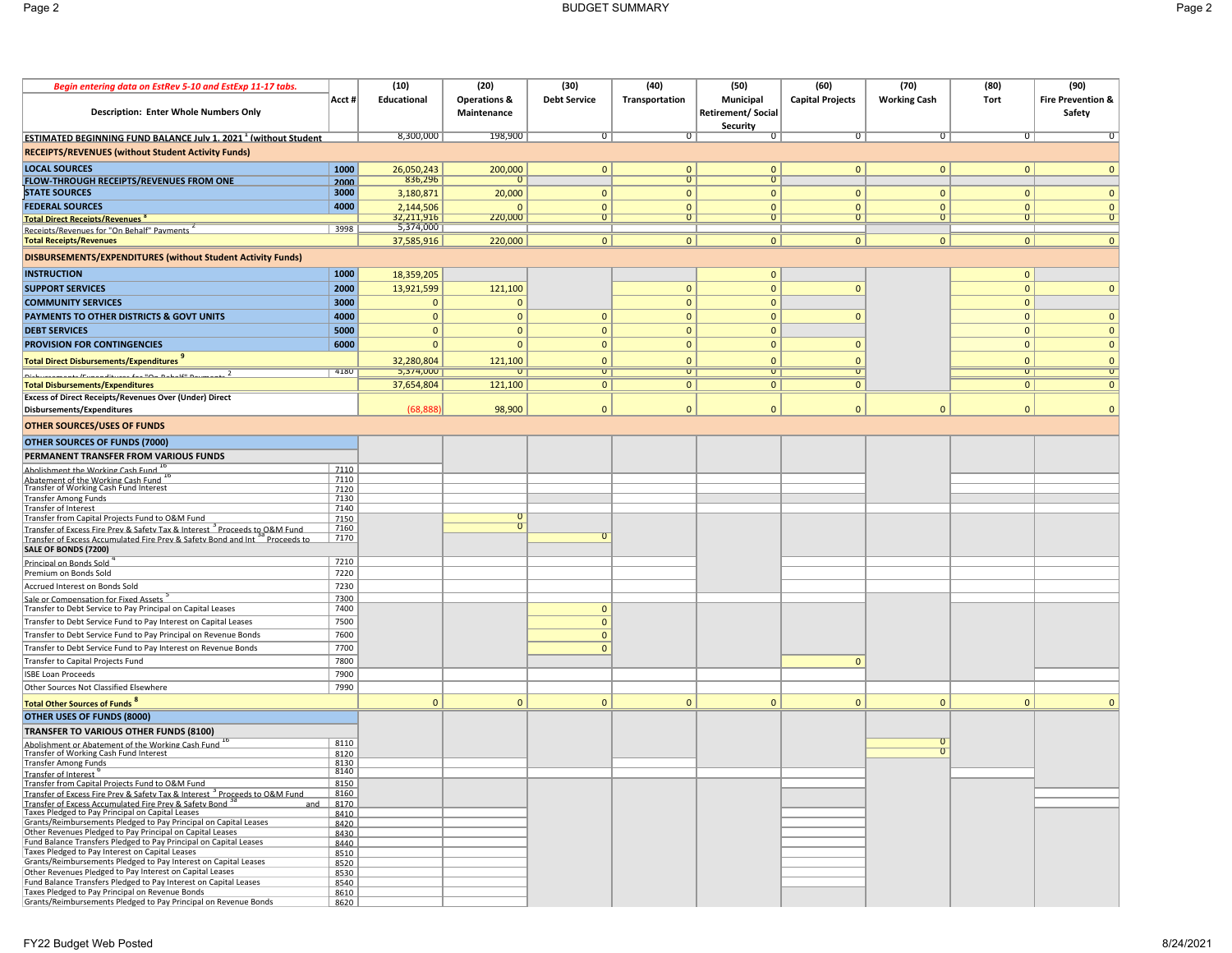| Other Revenues Pledged to Pay Principal on Revenue Bonds                                                   | 8630         |                            |                         |                |                |                |                |                |                  |                     |
|------------------------------------------------------------------------------------------------------------|--------------|----------------------------|-------------------------|----------------|----------------|----------------|----------------|----------------|------------------|---------------------|
| Fund Balance Transfers Pledged to Pay Principal on Revenue Bonds                                           | 8640         |                            |                         |                |                |                |                |                |                  |                     |
| Taxes Pledged to Pay Interest on Revenue Bonds                                                             | 8710         |                            |                         |                |                |                |                |                |                  |                     |
| Grants/Reimbursements Pledged to Pay Interest on Revenue Bonds                                             | 8720         |                            |                         |                |                |                |                |                |                  |                     |
| Other Revenues Pledged to Pay Interest on Revenue Bonds                                                    | 8730         |                            |                         |                |                |                |                |                |                  |                     |
| Fund Balance Transfers Pledged to Pay Interest on Revenue Bonds                                            | 8740         |                            |                         |                |                |                |                |                |                  |                     |
| Taxes Transferred to Pay for Capital Projects<br>Grants/Reimbursements Pledged to Pay for Capital Projects | 8810<br>8820 |                            |                         |                |                |                |                |                |                  |                     |
| Other Revenues Pledged to Pay for Capital Projects                                                         | 8830         |                            |                         |                |                |                |                |                |                  |                     |
| Fund Balance Transfers Pledged to Pay for Capital Projects                                                 | 8840         |                            |                         |                |                |                |                |                |                  |                     |
| Transfer to Debt Service Fund to Pay Principal on ISBE Loans<br>Other Uses Not Classified Elsewhere        | 8910         |                            |                         |                |                |                |                |                |                  |                     |
|                                                                                                            | 8990         |                            |                         | $\overline{0}$ | $\overline{0}$ | $\overline{0}$ | $\overline{0}$ | $\overline{0}$ | $\overline{0}$   |                     |
| Total Other Hees of Funds<br><b>Total Other Sources/Uses of Fund</b>                                       |              | $\overline{0}$             | $\overline{0}$          | $\overline{0}$ | $\overline{0}$ | $\overline{0}$ | $\overline{0}$ | $\overline{0}$ | $\overline{0}$   |                     |
| <b>ESTIMATED ENDING FUND BALANCE June 30. 2022 (Without Student Activity</b>                               |              | 8,231,112                  | 297,800                 | $\overline{0}$ | $\overline{0}$ | $\overline{0}$ | $\overline{0}$ | $\overline{0}$ | $\overline{0}$   | $\overline{0}$      |
|                                                                                                            |              |                            |                         |                |                |                |                |                |                  |                     |
| Student Activity ESTIMATED BEGINNING FUND BALANCE July 1, 2021                                             |              | $\overline{0}$             |                         |                |                |                |                |                |                  |                     |
| RECEIPTS/REVENUES (For Student Activity Funds)                                                             |              |                            |                         |                |                |                |                |                |                  |                     |
| <b>Total Student Activity Direct Receipts/Revenues (Local Sources)</b>                                     | 1799         | $\overline{\circ}$         |                         |                |                |                |                |                |                  |                     |
| DISBURSEMENTS/EXPENDITURES (For Student Activity Funds)                                                    |              |                            |                         |                |                |                |                |                |                  |                     |
| <b>Total Student Activity Direct Disbursements/Expenditures</b>                                            | 1999         | 0                          |                         |                |                |                |                |                |                  |                     |
| Excess of Direct Receipts/Revenues Over (Under) Direct                                                     |              |                            |                         |                |                |                |                |                |                  |                     |
| Disbursements/Expenditures                                                                                 |              |                            |                         |                |                |                |                |                |                  |                     |
|                                                                                                            |              | $\Omega$<br>$\overline{0}$ |                         |                |                |                |                |                |                  |                     |
| Student Activity ESTIMATED ENDING FUND BALANCE June 30, 2022                                               |              |                            |                         |                |                |                |                |                |                  |                     |
| Total ESTIMATED BEGINNING FUND BALANCE July 1, 2021 (All Sources                                           |              | 8,300,000                  | 198,900                 | $\overline{0}$ | $\overline{0}$ | $\overline{0}$ | $\Omega$       | $\overline{0}$ | $\overline{0}$   |                     |
| RECEIPTS/REVENUES (All Sources with Student Activity Funds)                                                |              |                            |                         |                |                |                |                |                |                  |                     |
|                                                                                                            |              |                            |                         |                |                |                |                |                |                  |                     |
| <b>LOCAL SOURCES</b>                                                                                       | 1000         | 26,050,243                 | 200,000                 | $\mathbf{0}$   | $\mathbf{0}$   | $\mathbf{0}$   | $\mathbf{0}$   | $\mathbf{0}$   | $\mathbf{0}$     | $\mathbf{0}$        |
| FLOW-THROUGH RECEIPTS/REVENUES FROM ONE                                                                    | 2000         | 836,296                    | $\Omega$                |                | $\overline{0}$ | $\overline{0}$ |                |                |                  |                     |
| <b>STATE SOURCES</b>                                                                                       | 3000         | 3,180,871                  | 20,000                  | $\overline{0}$ | $\mathbf{0}$   | $\mathbf{0}$   | $\mathbf{0}$   | $\mathbf{0}$   | $\mathbf{0}$     | $\mathbf{0}$        |
| <b>FEDERAL SOURCES</b>                                                                                     | 4000         | 2,144,506                  | $\Omega$                | $\overline{0}$ | $\mathbf{0}$   | $\Omega$       | $\Omega$       | $\mathbf{0}$   | $\mathbf{0}$     | $\mathbf{0}$        |
| <b>Total Direct Receipts/Revenues<sup>8</sup></b>                                                          |              | 32,211,916                 | 220,000                 | $\overline{0}$ | $\overline{0}$ | $\overline{0}$ | $\overline{0}$ | $\overline{0}$ | $\overline{0}$   | $\overline{0}$      |
| Receints/Revenues for "On Behalf" Payments                                                                 | 3998         | 5,374,000                  | $\overline{0}$          | $\overline{0}$ | $\overline{0}$ | $\overline{0}$ | $\overline{0}$ |                | $\overline{0}$   | $\overline{0}$      |
| <b>Total Receipts/Revenues</b>                                                                             |              | 37,585,916                 | 220,000                 | 0              | 0              | 0              | 0 <sup>1</sup> | $\mathbf{0}$   | 0                | $\mathbf{0}$        |
| DISBURSEMENTS/EXPENDITURES (All Sources with Student Activity Funds)                                       |              |                            |                         |                |                |                |                |                |                  |                     |
| <b>INSTRUCTION</b>                                                                                         | 1000         | 18,359,205                 |                         |                |                | $\mathbf{0}$   |                |                | $\mathbf{0}$     |                     |
| <b>SUPPORT SERVICES</b>                                                                                    | 2000         | 13,921,599                 | 121,100                 |                | $\mathbf{0}$   | $\mathbf{0}$   | $\overline{0}$ |                | $\mathbf{0}$     | $\mathbf{0}$        |
| <b>COMMUNITY SERVICES</b>                                                                                  | 3000         | $\mathbf{0}$               | $\mathbf{0}$            |                | $\mathbf{0}$   | $\mathbf{0}$   |                |                | $\mathbf 0$      |                     |
|                                                                                                            |              |                            |                         |                |                |                |                |                |                  |                     |
| PAYMENTS TO OTHER DISTRICTS & GOVT UNITS                                                                   | 4000         | $\mathbf{0}$               | $\mathbf{0}$            | $\mathbf{0}$   | $\mathbf{0}$   | $\mathbf{0}$   | $\mathbf{0}$   |                | $\mathbf{0}$     | $\mathbf{0}$        |
|                                                                                                            |              |                            |                         |                |                |                |                |                | $\mathbf{0}$     | $\mathbf{0}$        |
| <b>DEBT SERVICES</b>                                                                                       | 5000         | $\mathbf{0}$               | $\mathbf{0}$            | $\mathbf{0}$   | $\mathbf{0}$   | $\mathbf{0}$   |                |                |                  |                     |
| PROVISION FOR CONTINGENCIES                                                                                | 6000         | $\mathbf{0}$               | $\mathbf{0}$            | $\mathbf{0}$   | $\mathbf{0}$   | $\mathbf{0}$   | $\mathbf{0}$   |                | $\mathbf{0}$     | $\mathbf{0}$        |
| <b>Total Direct Disbursements/Expenditures</b>                                                             |              | 32,280,804                 | 121,100                 | $\overline{0}$ | $\Omega$       | $\mathbf{0}$   | $\Omega$       |                | $\mathbf{0}$     | $\Omega$            |
| $\overline{2}$                                                                                             | 4180         | 5,374,000                  | $\overline{\mathsf{U}}$ | $\overline{0}$ | $\overline{0}$ | $\overline{0}$ | $\overline{0}$ |                | $\overline{0}$   | $\overline{0}$      |
| <b>Total Disbursements/Expenditures</b>                                                                    |              | 37,654,804                 | 121,100                 | 0              | 0              | $\overline{0}$ | $\mathbf{0}$   |                | 0                | $\mathbf{0}$        |
| Excess of Direct Receipts/Revenues Over (Under) Direct                                                     |              |                            |                         |                |                |                |                |                |                  |                     |
| Disbursements/Expenditures                                                                                 |              | (68, 888)                  | 98,900                  | $\overline{0}$ | $\mathbf{0}$   | $\Omega$       | $\Omega$       | $\mathbf{0}$   | $\Omega$         | $\mathbf 0$         |
| <b>OTHER SOURCES/USES OF FUNDS</b>                                                                         |              |                            |                         |                |                |                |                |                |                  |                     |
| OTHER SOURCES OF FUNDS (7000)                                                                              |              |                            |                         |                |                |                |                |                |                  |                     |
| Total Other Sources of Funds                                                                               |              | $\mathbf{0}$               | $\mathbf{0}$            | $\Omega$       | $\mathbf{0}$   | $\Omega$       | $\Omega$       | $\mathbf{0}$   | $\overline{0}$   | $\mathbf{0}$        |
| OTHER USES OF FUNDS (8000)                                                                                 |              |                            |                         |                |                |                |                |                |                  |                     |
| <b>Total Other Lices of Funds</b>                                                                          |              |                            |                         |                | $\overline{0}$ |                |                | $\overline{0}$ | $\overline{0}$   |                     |
| <b>Total Other Sources/Uses of Fund</b>                                                                    |              | û                          | ũ                       | $\overline{0}$ | $\overline{0}$ | $\overline{0}$ | $\overline{0}$ | $\overline{0}$ | $\overline{0}$ T | $\sigma$            |
| <b>FSTIMATED ENDING FLIND BALANCE June 30, 2022 (All Sources With student</b>                              |              | 8,231,112                  | 297,800                 | ũ              | Û              | $\overline{0}$ | $\overline{0}$ | $\overline{0}$ | $\overline{0}$   | $\overline{\sigma}$ |

| <b>SUMMARY OF EXPENDITURES Without Student Activity Funds (by Major Object)</b> |      |             |                         |              |                |           |                         |                     |      |                                |                 |
|---------------------------------------------------------------------------------|------|-------------|-------------------------|--------------|----------------|-----------|-------------------------|---------------------|------|--------------------------------|-----------------|
|                                                                                 |      | (10)        | (20)                    | (30)         | (40)           | (50)      | (60)                    | (70)                | (80) | (90)                           |                 |
| <b>Description</b>                                                              | Acct | Educational | <b>Operations &amp;</b> | Debt Service | Transportation | Municipal | <b>Capital Projects</b> | <b>Working Cash</b> | Tort | <b>Fire Prevention &amp;  </b> | Total By Obiect |
| <b>Object Name</b>                                                              |      |             |                         |              |                |           |                         |                     |      |                                |                 |
| <b>Salaries</b>                                                                 | 100  | 20,522,564  |                         |              |                |           |                         |                     |      |                                | 20,522,564      |
| <b>Employee Benefits</b>                                                        | 200  | 6,278,639   |                         |              |                |           |                         |                     |      |                                | 6,278,639       |
| <b>Purchased Services</b>                                                       | 300  | 4,568,968   |                         |              |                |           |                         |                     |      |                                | 4,568,968       |
| <b>Supplies &amp; Materials</b>                                                 | 400  | 569,093     |                         |              |                |           |                         |                     |      |                                | 569,093         |
| <b>Capital Outlay</b>                                                           | 500  | 123,750     | 121,000                 |              |                |           |                         |                     |      |                                | 244,750         |
| Other Objects                                                                   | 600  |             |                         |              | $\overline{0}$ |           |                         |                     |      |                                |                 |
| Non-Capitalized Equipment                                                       | 700  | 217,790     | 100                     |              |                |           |                         |                     |      |                                | 217,890         |
| <b>Termination Benefits</b>                                                     | 800  |             |                         |              |                |           |                         |                     |      |                                |                 |
| <b>Total Expenditures</b>                                                       |      | 32,280,804  | 121,100                 |              |                |           |                         |                     |      |                                | 32,401,904      |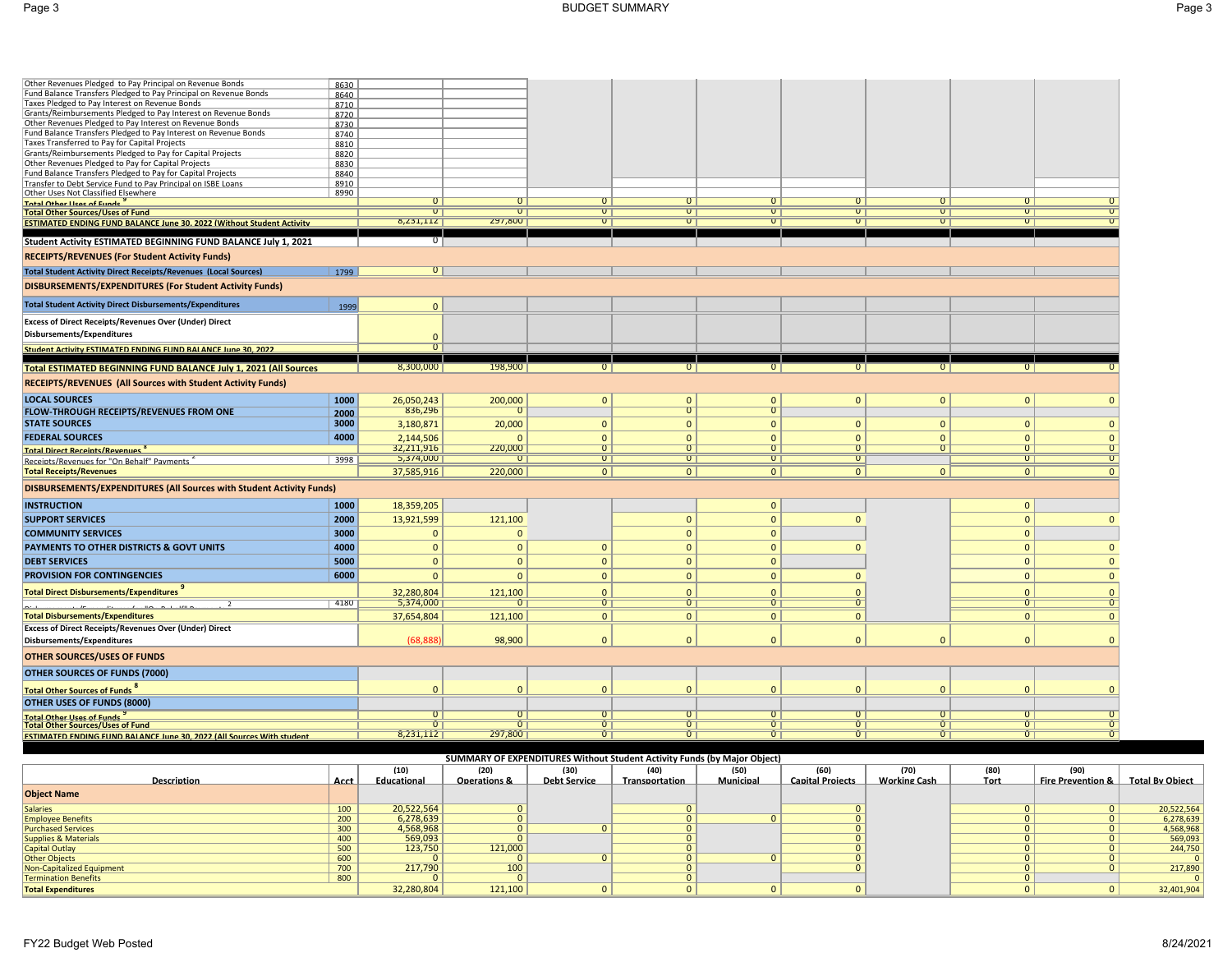| <b>Description: Enter Whole Numbers Only</b>                                                        | Acct# | (10)<br>Educational        | $(20)$ Uperations of | (30)<br><b>Debt Service</b>  | (40)<br>Transportation       | (50)<br>ואוטוווטואו      | (60)<br><b>Capital Projects</b> | (70)<br><b>Working Cash</b>  | (80)<br><b>Tort</b>          | $(90)$ riie Fievention &     |
|-----------------------------------------------------------------------------------------------------|-------|----------------------------|----------------------|------------------------------|------------------------------|--------------------------|---------------------------------|------------------------------|------------------------------|------------------------------|
| BEGINNING CASH BALANCE ON HAND July 1, 2021 <sup>7</sup> (Without Student<br><b>Activity Funds)</b> |       | 13,315,601                 | $\Omega$             |                              |                              |                          |                                 |                              |                              |                              |
| <b>Total Direct Receipts &amp; Other Sources 8</b>                                                  |       | 32,211,916                 | 220,000              | $\mathbf{0}$                 | $\mathbf{0}$                 | $\mathbf{0}$             | $\mathbf{0}$                    | $\mathbf{0}$                 | $\mathbf{0}$                 | $\Omega$                     |
| <b>OTHER RECEIPTS</b>                                                                               |       |                            |                      |                              |                              |                          |                                 |                              |                              |                              |
| Interfund Loans Payable (Loans from Other Funds)                                                    | 411   |                            |                      |                              |                              |                          |                                 |                              |                              |                              |
| Interfund Loans Receivable (Repayment of Loans)                                                     | 141   |                            |                      |                              |                              |                          |                                 |                              |                              |                              |
| Notes and Warrants Payable                                                                          | 433   |                            |                      |                              |                              |                          |                                 |                              |                              |                              |
| <b>Other Current Assets</b>                                                                         | 199   |                            |                      |                              |                              |                          |                                 |                              |                              |                              |
| <b>Total Other Receipts</b>                                                                         |       | $\mathbf{0}$               | $\mathbf{0}$         | $\Omega$                     | $\mathbf{0}$                 | $\mathbf{0}$             | $\mathbf{0}$                    | $\mathbf{0}$                 | $\mathbf 0$                  | $\mathbf{0}$                 |
| <b>Total Direct Receipts, Other Sources, &amp; Other Receipts</b>                                   |       | 32,211,916                 | 220,000              | $\mathbf{0}$                 | $\mathbf{0}$                 | $\mathbf{0}$             | $\mathbf{0}$                    | $\mathbf{0}$                 | $\mathbf{0}$                 | $\mathbf{0}$                 |
| <b>Total Amount Available</b>                                                                       |       | 45,527,517                 | 220,000              | $\mathbf{0}$                 | $\mathbf{0}$                 | $\mathbf{0}$             | $\mathbf{0}$                    | $\overline{0}$               | $\mathbf{0}$                 | $\mathbf{0}$                 |
| Total Direct Disbursements & Other Uses                                                             |       | 32,280,804                 | 121,100              | $\overline{0}$               | $\mathbf{0}$                 | $\mathbf{0}$             | $\mathbf{0}$                    | $\mathbf{0}$                 | $\mathbf{0}$                 | $\mathbf{0}$                 |
| <b>OTHER DISBURSEMENTS</b>                                                                          |       |                            |                      |                              |                              |                          |                                 |                              |                              |                              |
| Interfund Loans Receivable (Loans to Other Funds) 10                                                | 141   |                            |                      |                              |                              |                          |                                 |                              |                              |                              |
| Interfund Loans Payable (Repayment of Loans)                                                        | 411   |                            |                      |                              |                              |                          |                                 |                              |                              |                              |
| Notes and Warrants Payable                                                                          | 433   |                            |                      |                              |                              |                          |                                 |                              |                              |                              |
| Other Current Liabilities                                                                           | 499   |                            |                      |                              |                              |                          |                                 |                              |                              |                              |
| <b>Total Other Disbursements</b>                                                                    |       | $\mathbf{0}$               | $\Omega$             | $\Omega$                     | $\mathbf{0}$                 | $\mathbf{0}$             | $\Omega$                        | $\mathbf{0}$                 | $\mathbf{0}$                 | $\Omega$                     |
| Total Direct Disbursements, Other Uses, & Other Disbursements                                       |       | 32,280,804                 | 121,100              | $\mathbf{0}$                 | $\mathbf{0}$                 | $\mathbf{0}$             | $\mathbf{0}$                    | $\mathbf{0}$                 | $\mathbf{0}$                 | $\mathbf{0}$                 |
| <b>ENDING CASH BALANCE ON HAND June 30, 2022<sup>7</sup> (Without Student Activity</b>              |       |                            |                      |                              |                              |                          |                                 |                              |                              |                              |
| Funds)                                                                                              |       | 13,246,713                 | 98,900               | $\Omega$                     | $\Omega$                     | $\Omega$                 | $\Omega$                        | $\Omega$                     | $\Omega$                     |                              |
|                                                                                                     |       |                            |                      |                              |                              |                          |                                 |                              |                              |                              |
| Activity Funds BEGINNING CASH BALANCE ON HAND July 1, 2021 <sup>7</sup>                             |       | 0                          |                      |                              |                              |                          |                                 |                              |                              |                              |
| Total Direct Receipts & Other Sources of                                                            |       | $\mathbf{0}$               |                      |                              |                              |                          |                                 |                              |                              |                              |
| <b>Total Amount Available</b>                                                                       |       | $\mathbf{0}$               |                      |                              |                              |                          |                                 |                              |                              |                              |
| <b>Total Direct Disbursements &amp; Other Uses</b>                                                  |       | $\mathbf{0}$               |                      |                              |                              |                          |                                 |                              |                              |                              |
| <b>Activity funds ENDING CASH BALANCE ON HAND June 30, 2022</b>                                     |       | $\mathbf{0}$               |                      |                              |                              |                          |                                 |                              |                              |                              |
|                                                                                                     |       |                            |                      |                              |                              |                          |                                 |                              |                              |                              |
| Total BEGINNING CASH BALANCE ON HAND July 1, 2021 <sup>7</sup> (With Student                        |       | 13,315,601                 | 0                    | 0                            | $\mathbf{0}$                 | 0                        | $\mathbf{0}$                    | 0                            | 0                            | $\mathbf{0}$                 |
| <b>Total Direct Receipts &amp; Other Sources</b>                                                    |       | 32,211,916                 | 220,000              | $\mathbf{0}$                 | $\mathbf 0$                  | $\mathbf{0}$             | $\mathbf{0}$                    | $\mathbf{0}$                 | $\mathbf{0}$                 | $\mathbf{0}$                 |
| <b>Total Other Receipts</b>                                                                         |       | $\mathbf{0}$               | $\Omega$             | $\mathbf{0}$                 | $\mathbf{0}$                 | $\mathbf{0}$             | $\mathbf{0}$                    | $\mathbf{0}$                 | $\mathbf{0}$                 | $\mathbf{0}$                 |
| <b>Total Direct Receipts, Other Sources, &amp; Other Receipts</b>                                   |       | 32,211,916                 | 220,000              | $\mathbf{0}$                 | $\mathbf{0}$                 | $\mathbf{0}$             | $\mathbf{0}$                    | $\mathbf{0}$                 | $\mathbf{0}$                 | $\mathbf 0$                  |
| <b>Total Amount Available</b>                                                                       |       | 45,527,517                 | 220,000              | $\mathbf{0}$                 | $\mathbf{0}$                 | $\mathbf{0}$             | $\mathbf{0}$                    | $\overline{0}$               | $\overline{0}$               | $\mathbf{0}$                 |
| Total Direct Disbursements & Other Uses<br><b>Total Other Disbursements</b>                         |       | 32,280,804<br>$\mathbf{0}$ | 121,100<br>$\Omega$  | $\mathbf{0}$<br>$\mathbf{0}$ | $\mathbf{0}$<br>$\mathbf{0}$ | $\mathbf{0}$<br>$\Omega$ | $\mathbf{0}$<br>$\mathbf{0}$    | $\mathbf{0}$<br>$\mathbf{0}$ | $\mathbf{0}$<br>$\mathbf{0}$ | $\mathbf{0}$<br>$\mathbf{0}$ |
| Total Direct Disbursements, Other Uses, & Other Disbursements                                       |       | 32,280,804                 | 121,100              | 0 <sup>1</sup>               | $\mathbf{0}$                 | $\mathbf{0}$             | $\mathbf{0}$                    | $\mathbf{0}$                 | $\mathbf{0}$                 | $\mathbf{0}$                 |
| Total ENDING CASH BALANCE ON HAND June 30, 2022 <sup>7</sup> (With Student Activity                 |       |                            |                      |                              |                              |                          |                                 |                              |                              |                              |
| Funds)                                                                                              |       | 13,246,713                 | 98,900               | $\Omega$                     | $\Omega$                     | $\Omega$                 | $\Omega$                        | $\Omega$                     | $\Omega$                     | $\mathbf{0}$                 |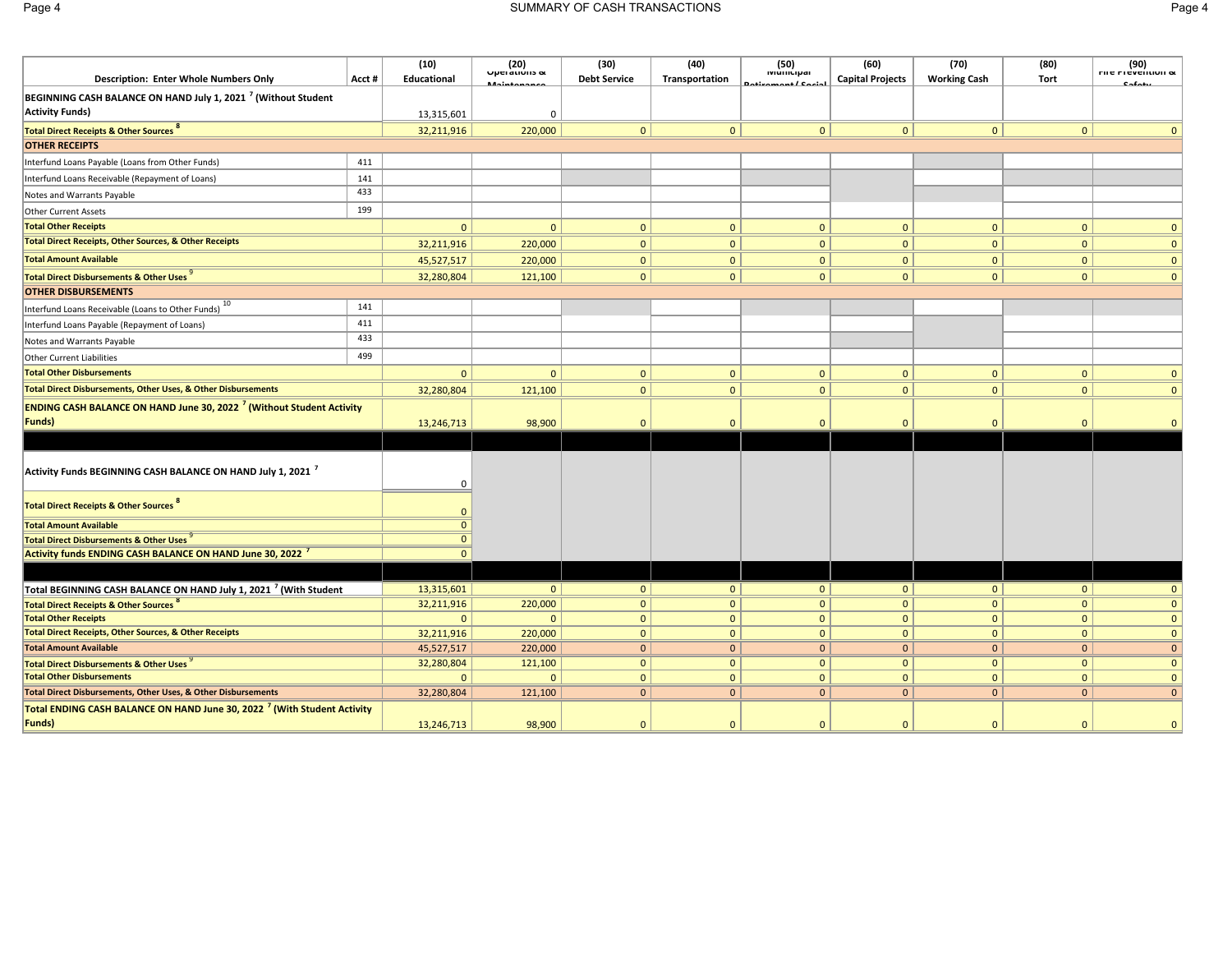|--|--|

|                                                                                                                                          |              | (10)        | (20)                    | (30)                | (40)           | (50)      | (60)                    | (70)                | (80)           | (90)                         |
|------------------------------------------------------------------------------------------------------------------------------------------|--------------|-------------|-------------------------|---------------------|----------------|-----------|-------------------------|---------------------|----------------|------------------------------|
| <b>Description: Enter Whole Numbers Only</b>                                                                                             | Acct         | Educational | <b>Operations &amp;</b> | <b>Debt Service</b> | Transportation | Municipal | <b>Capital Projects</b> | <b>Working Cash</b> | Tort           | <b>Fire Prevention &amp;</b> |
| RECEIPTS/REVENUES FROM LOCAL SOURCES (1000)                                                                                              |              |             |                         |                     |                |           |                         |                     |                |                              |
| AD VALOREM TAXES LEVIED BY LOCAL EDUCATION AGENCY                                                                                        | 1100         |             |                         |                     |                |           |                         |                     |                |                              |
| Designated Purposes Levies 11 (1110-1120)                                                                                                | $\sim$       |             |                         |                     |                |           |                         |                     |                |                              |
| Leasing Purposes Levy <sup>12</sup>                                                                                                      | 1130         |             |                         |                     |                |           |                         |                     |                |                              |
| Special Education Purposes Levy                                                                                                          | 1140         |             |                         |                     |                |           |                         |                     |                |                              |
| FICA and Medicare Only Levies                                                                                                            | 1150         |             |                         |                     |                |           |                         |                     |                |                              |
| Area Vocational Construction Purposes Levy                                                                                               | 1160         |             |                         |                     |                |           |                         |                     |                |                              |
| Summer School Purposes Levy                                                                                                              | 1170         |             |                         |                     |                |           |                         |                     |                |                              |
| Other Tax Levies (Describe & Itemize)                                                                                                    | 1190         |             |                         |                     |                |           |                         |                     |                |                              |
| <b>Total Ad Valorem Taxes Levied by District</b>                                                                                         |              | 0           | $\mathbf{0}$            | 0                   | 0              | 0         | $\mathbf{0}$            | $\mathbf{0}$        | $\overline{0}$ | $\mathbf{0}$                 |
| PAYMENTS IN LIEU OF TAXES                                                                                                                | 1200         |             |                         |                     |                |           |                         |                     |                |                              |
| Mobile Home Privilege Tax                                                                                                                | 1210         |             |                         |                     |                |           |                         |                     |                |                              |
| Payments from Local Housing Authority                                                                                                    | 1220         |             |                         |                     |                |           |                         |                     |                |                              |
| Corporate Personal Property Replacement Taxes <sup>13</sup>                                                                              | 1230         |             |                         |                     |                |           |                         |                     |                |                              |
| Other Payments in Lieu of Taxes (Describe & Itemize)                                                                                     | 1290         |             |                         |                     |                |           |                         |                     |                |                              |
| <b>Total Payments in Lieu of Taxes</b>                                                                                                   |              | 0           | 0                       | $\mathbf{0}$        | $\overline{0}$ | 0         | $\mathbf{0}$            | $\mathbf{0}$        | $\overline{0}$ | $\mathbf{0}$                 |
| <b>TUITION</b>                                                                                                                           | 1300         |             |                         |                     |                |           |                         |                     |                |                              |
| Regular Tuition from Pupils or Parents (In State)                                                                                        | 1311         |             |                         |                     |                |           |                         |                     |                |                              |
| Regular Tuition from Other Districts (In State)                                                                                          | 1312         |             |                         |                     |                |           |                         |                     |                |                              |
| Regular Tuition from Other Sources (In State)                                                                                            | 1313         |             |                         |                     |                |           |                         |                     |                |                              |
| Regular Tuition from Other Sources (Out of State)                                                                                        | 1314         |             |                         |                     |                |           |                         |                     |                |                              |
| Summer School Tuition from Pupils or Parents (In State)                                                                                  | 1321         |             |                         |                     |                |           |                         |                     |                |                              |
| Summer School Tuition from Other Districts (In State)                                                                                    | 1322         | 300,000     |                         |                     |                |           |                         |                     |                |                              |
| Summer School Tuition from Other Sources (In State)                                                                                      | 1323         |             |                         |                     |                |           |                         |                     |                |                              |
| Summer School Tuition from Other Sources (Out of State)                                                                                  | 1324         |             |                         |                     |                |           |                         |                     |                |                              |
| CTE Tuition from Pupils or Parents (In State)                                                                                            | 1331         |             |                         |                     |                |           |                         |                     |                |                              |
| CTE Tuition from Other Districts (In State)                                                                                              | 1332         |             |                         |                     |                |           |                         |                     |                |                              |
| CTE Tuition from Other Sources (In State)                                                                                                | 1333         |             |                         |                     |                |           |                         |                     |                |                              |
| CTE Tuition from Other Sources (Out of State)                                                                                            | 1334         |             |                         |                     |                |           |                         |                     |                |                              |
| Special Education Tuition from Pupils or Parents (In State)                                                                              | 1341         |             |                         |                     |                |           |                         |                     |                |                              |
| Special Education Tuition from Other Districts (In State)                                                                                | 1342         | 14,599,879  |                         |                     |                |           |                         |                     |                |                              |
| Special Education Tuition from Other Sources (In State)                                                                                  | 1343         |             |                         |                     |                |           |                         |                     |                |                              |
| Special Education Tuition from Other Sources (Out of State)                                                                              | 1344         |             |                         |                     |                |           |                         |                     |                |                              |
| Adult Tuition from Pupils or Parents (In State)                                                                                          | 1351         |             |                         |                     |                |           |                         |                     |                |                              |
| Adult Tuition from Other Districts (In State)                                                                                            | 1352         |             |                         |                     |                |           |                         |                     |                |                              |
| Adult Tuition from Other Sources (In State)                                                                                              | 1353         |             |                         |                     |                |           |                         |                     |                |                              |
| Adult Tuition from Other Sources (Out of State)<br><b>Total Tuition</b>                                                                  | 1354         | 14,899,879  |                         |                     |                |           |                         |                     |                |                              |
|                                                                                                                                          |              |             |                         |                     |                |           |                         |                     |                |                              |
| <b>TRANSPORTATION FEES</b>                                                                                                               | 1400         |             |                         |                     |                |           |                         |                     |                |                              |
| Regular Transportation Fees from Pupils or Parents (In State)                                                                            | 1411         |             |                         |                     |                |           |                         |                     |                |                              |
| Regular Transportation Fees from Other Districts (In State)                                                                              | 1412         |             |                         |                     |                |           |                         |                     |                |                              |
| Regular Transportation Fees from Other Sources (In State)                                                                                | 1413         |             |                         |                     |                |           |                         |                     |                |                              |
| Regular Transportation Fees from Co-curricular Activities (In State)                                                                     | 1415         |             |                         |                     |                |           |                         |                     |                |                              |
| Regular Transportation Fees from Other Sources (Out of State)                                                                            | 1416<br>1421 |             |                         |                     |                |           |                         |                     |                |                              |
| Summer School Transportation Fees from Pupils or Parents (In State)<br>Summer School Transportation Fees from Other Districts (In State) | 1422         |             |                         |                     |                |           |                         |                     |                |                              |
| Summer School Transportation Fees from Other Sources (In State)                                                                          | 1423         |             |                         |                     |                |           |                         |                     |                |                              |
| Summer School Transportation Fees from Other Sources (Out of State)                                                                      | 1424         |             |                         |                     |                |           |                         |                     |                |                              |
| CTE Transportation Fees from Pupils or Parents (In State)                                                                                | 1431         |             |                         |                     |                |           |                         |                     |                |                              |
| CTE Transportation Fees from Other Districts (In State)                                                                                  | 1432         |             |                         |                     |                |           |                         |                     |                |                              |
| CTE Transportation Fees from Other Sources (In State)                                                                                    | 1433         |             |                         |                     |                |           |                         |                     |                |                              |
| CTE Transportation Fees from Other Sources (Out of State)                                                                                | 1434         |             |                         |                     |                |           |                         |                     |                |                              |
| Special Education Transportation Fees from Pupils or Parents (In State)                                                                  | 1441         |             |                         |                     |                |           |                         |                     |                |                              |
| Special Education Transportation Fees from Other Districts (In State)                                                                    | 1442         |             |                         |                     |                |           |                         |                     |                |                              |
| Special Education Transportation Fees from Other Sources (In State)                                                                      | 1443         |             |                         |                     |                |           |                         |                     |                |                              |
| Special Education Transportation Fees from Other Sources (Out of State)                                                                  | 1444         |             |                         |                     |                |           |                         |                     |                |                              |
| Adult Transportation Fees from Pupils or Parents (In State)                                                                              | 1451         |             |                         |                     |                |           |                         |                     |                |                              |
| Adult Transportation Fees from Other Districts (In State)                                                                                | 1452         |             |                         |                     |                |           |                         |                     |                |                              |
| Adult Transportation Fees from Other Sources (In State)                                                                                  | 1453         |             |                         |                     |                |           |                         |                     |                |                              |
| Adult Transportation Fees from Other Sources (Out of State)                                                                              | 1454         |             |                         |                     |                |           |                         |                     |                |                              |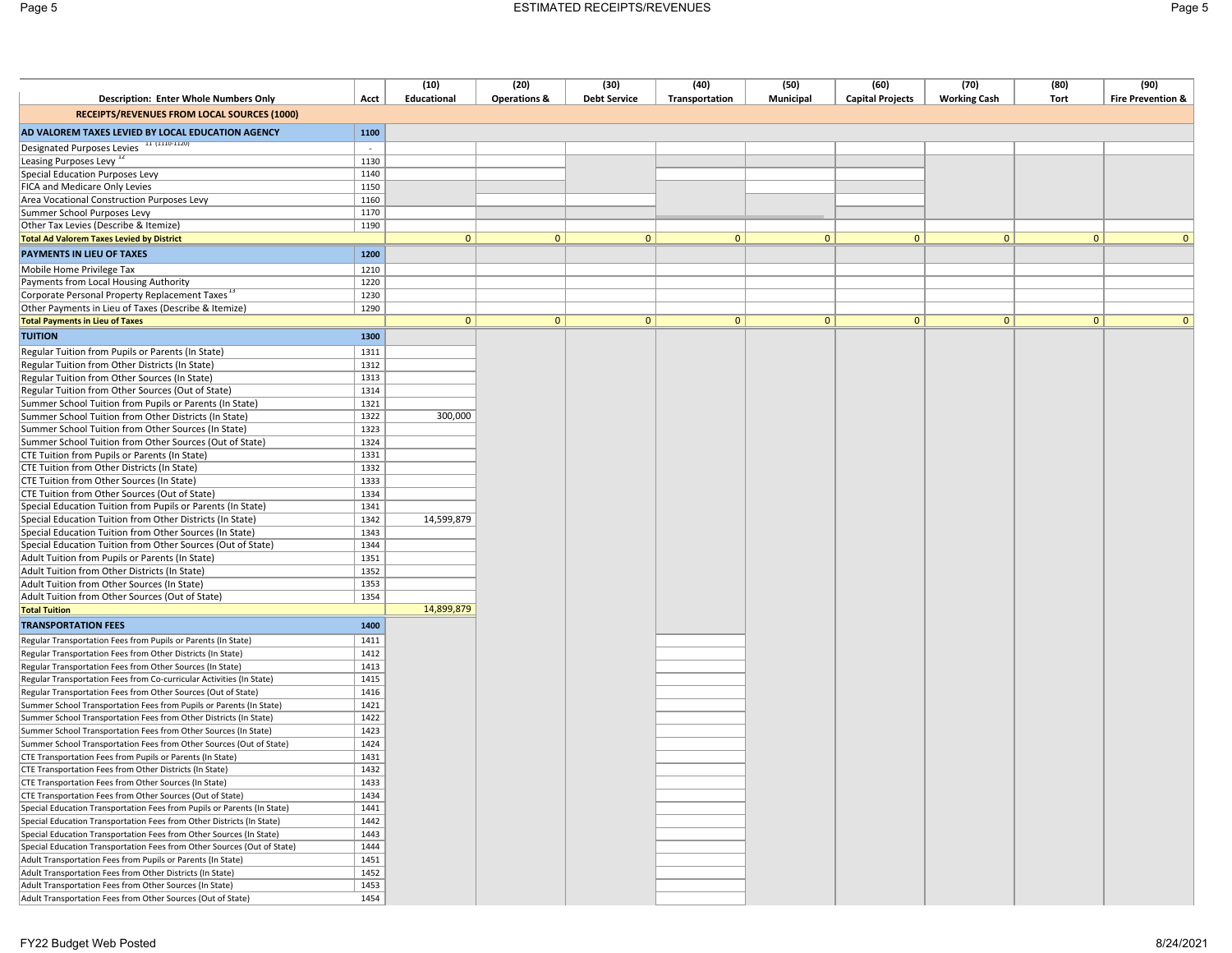| <b>Total Transportation Fees</b>                                                              |              |                |              |              | $\mathbf{0}$ |              |              |              |              |              |
|-----------------------------------------------------------------------------------------------|--------------|----------------|--------------|--------------|--------------|--------------|--------------|--------------|--------------|--------------|
| <b>EARNINGS ON INVESTMENTS</b>                                                                | 1500         |                |              |              |              |              |              |              |              |              |
|                                                                                               | 1510         | 80,000         |              |              |              |              |              |              |              |              |
| Interest on Investments<br>Gain or Loss on Sale of Investments                                | 1520         |                |              |              |              |              |              |              |              |              |
| <b>Total Earnings on Investments</b>                                                          |              | 80,000         | 0            | 0            | $\mathbf{0}$ | 0            | 0            | $\mathbf{0}$ | 0            | $\mathbf{0}$ |
| <b>FOOD SERVICE</b>                                                                           | 1600         |                |              |              |              |              |              |              |              |              |
|                                                                                               |              |                |              |              |              |              |              |              |              |              |
| Sales to Pupils - Lunch                                                                       | 1611         |                |              |              |              |              |              |              |              |              |
| Sales to Pupils - Breakfast                                                                   | 1612         |                |              |              |              |              |              |              |              |              |
| Sales to Pupils - A la Carte<br>Sales to Pupils - Other (Describe & Itemize)                  | 1613<br>1614 |                |              |              |              |              |              |              |              |              |
| Sales to Adults                                                                               | 1620         |                |              |              |              |              |              |              |              |              |
| Other Food Service (Describe & Itemize)                                                       | 1690         | 25,000         |              |              |              |              |              |              |              |              |
| <b>Total Food Service</b>                                                                     |              | 25,000         |              |              |              |              |              |              |              |              |
| <b>DISTRICT/SCHOOL ACTIVITY INCOME</b>                                                        | 1700         |                |              |              |              |              |              |              |              |              |
|                                                                                               |              |                |              |              |              |              |              |              |              |              |
| Admissions - Athletic<br>Admissions - Other                                                   | 1711<br>1719 |                |              |              |              |              |              |              |              |              |
| Fees                                                                                          | 1720         |                |              |              |              |              |              |              |              |              |
| <b>Book Store Sales</b>                                                                       | 1730         |                |              |              |              |              |              |              |              |              |
| Other District/School Activity Revenue (Describe & Itemize)                                   | 1790         |                |              |              |              |              |              |              |              |              |
| <b>Student Activity Fund Revenues</b>                                                         | 1799         |                |              |              |              |              |              |              |              |              |
| Total District/School Activity Income (without Student Activity Funds 1799)                   |              | $\mathbf{0}$   | $\Omega$     |              |              |              |              |              |              |              |
| Total District/School Activity Income (with Student Activity Funds 1799)                      |              | $\overline{0}$ |              |              |              |              |              |              |              |              |
| <b>TEXTBOOK INCOME</b>                                                                        | 1800         |                |              |              |              |              |              |              |              |              |
| Rentals - Regular Textbooks                                                                   | 1811         |                |              |              |              |              |              |              |              |              |
| Rentals - Summer School Textbooks                                                             | 1812         |                |              |              |              |              |              |              |              |              |
| Rentals - Adult/Continuing Education Textbooks                                                | 1813         |                |              |              |              |              |              |              |              |              |
| Rentals - Other (Describe)                                                                    | 1819         |                |              |              |              |              |              |              |              |              |
| Sales - Regular Textbooks                                                                     | 1821         |                |              |              |              |              |              |              |              |              |
| Sales - Summer School Textbooks                                                               | 1822         |                |              |              |              |              |              |              |              |              |
| Sales - Adult/Continuing Education Textbooks                                                  | 1823         |                |              |              |              |              |              |              |              |              |
| Sales - Other (Describe & Itemize)                                                            | 1829         |                |              |              |              |              |              |              |              |              |
| Other (Describe & Itemize)                                                                    | 1890         |                |              |              |              |              |              |              |              |              |
| <b>Total Textbooks</b>                                                                        |              | $\mathbf{0}$   |              |              |              |              |              |              |              |              |
| OTHER REVENUE FROM LOCAL SOURCES                                                              | 1900         |                |              |              |              |              |              |              |              |              |
| Rentals                                                                                       | 1910         |                |              |              |              |              |              |              |              |              |
| Contributions and Donations from Private Sources                                              | 1920         |                |              |              |              |              |              |              |              |              |
| Impact Fees from Municipal or County Governments                                              | 1930         |                |              |              |              |              |              |              |              |              |
| Services Provided Other Districts                                                             | 1940         | 11,045,364     |              |              |              |              |              |              |              |              |
| Refund of Prior Years' Expenditures                                                           | 1950         |                |              |              |              |              |              |              |              |              |
| Payments of Surplus Moneys from TIF Districts                                                 | 1960         |                |              |              |              |              |              |              |              |              |
| Drivers' Education Fees                                                                       | 1970         |                |              |              |              |              |              |              |              |              |
| Proceeds from Vendors' Contracts                                                              | 1980         |                |              |              |              |              |              |              |              |              |
| School Facility Occupation Tax Proceeds                                                       | 1983         |                |              |              |              |              |              |              |              |              |
| Payment from Other Districts                                                                  | 1991         |                | 200,000      |              |              |              |              |              |              |              |
| Sale of Vocational Projects                                                                   | 1992         |                |              |              |              |              |              |              |              |              |
| Other Local Fees (Describe & Itemize)<br>Other Local Revenues (Describe & Itemize)            | 1993         |                |              |              |              |              |              |              |              |              |
| <b>Total Other Revenue from Local Sources</b>                                                 | 1999         | 11,045,364     | 200,000      | $\mathbf{0}$ | $\mathbf{0}$ | $\mathbf{0}$ | $\mathbf{0}$ | $\mathbf{0}$ | $\mathbf{0}$ | $\mathbf{0}$ |
|                                                                                               |              |                |              |              |              |              |              |              |              |              |
| Total Receipts/Revenues from Local Sources (without Student Activity Funds 1799)              | 1000         | 26,050,243     | 200,000      | $\mathbf{0}$ | $\Omega$     | $\Omega$     | $\Omega$     | $\Omega$     | $\mathbf{0}$ | $\mathbf{0}$ |
| Total Receipts/Revenues from Local Sources (with Student Activity Funds 1799)                 |              | 26,050,243     |              |              |              |              |              |              |              |              |
| FLOW-THROUGH RECEIPTS/REVENUES FROM ONE                                                       |              |                |              |              |              |              |              |              |              |              |
| Flow-Through Revenue from State Sources                                                       | 2100         |                |              |              |              |              |              |              |              |              |
| Flow-Through Revenue from Federal Sources                                                     | 2200         | 836,296        |              |              |              |              |              |              |              |              |
| Other Flow-Through Revenue (Describe & Itemize)<br>Trotar Flow-Through Receipts/Revenues From | 2300         |                |              |              |              |              |              |              |              |              |
| vm.<br><u> Chairmheach an Amaraichean Chairmhea</u>                                           | 2000         | 836,296        | $\mathbf{0}$ |              | $\mathbf{0}$ | $\mathbf{0}$ |              |              |              |              |
| <b>RECEIPTS/REVENUES FROM STATE SOURCES (3000)</b>                                            |              |                |              |              |              |              |              |              |              |              |
| UNRESTRICTED GRANTS-IN-AID (3001-3099)                                                        |              |                |              |              |              |              |              |              |              |              |
|                                                                                               |              |                |              |              |              |              |              |              |              |              |
| Evidence Based Funding Formula (Section 18-8.15)                                              | 3001         | 2,799,607      |              |              |              |              |              |              |              |              |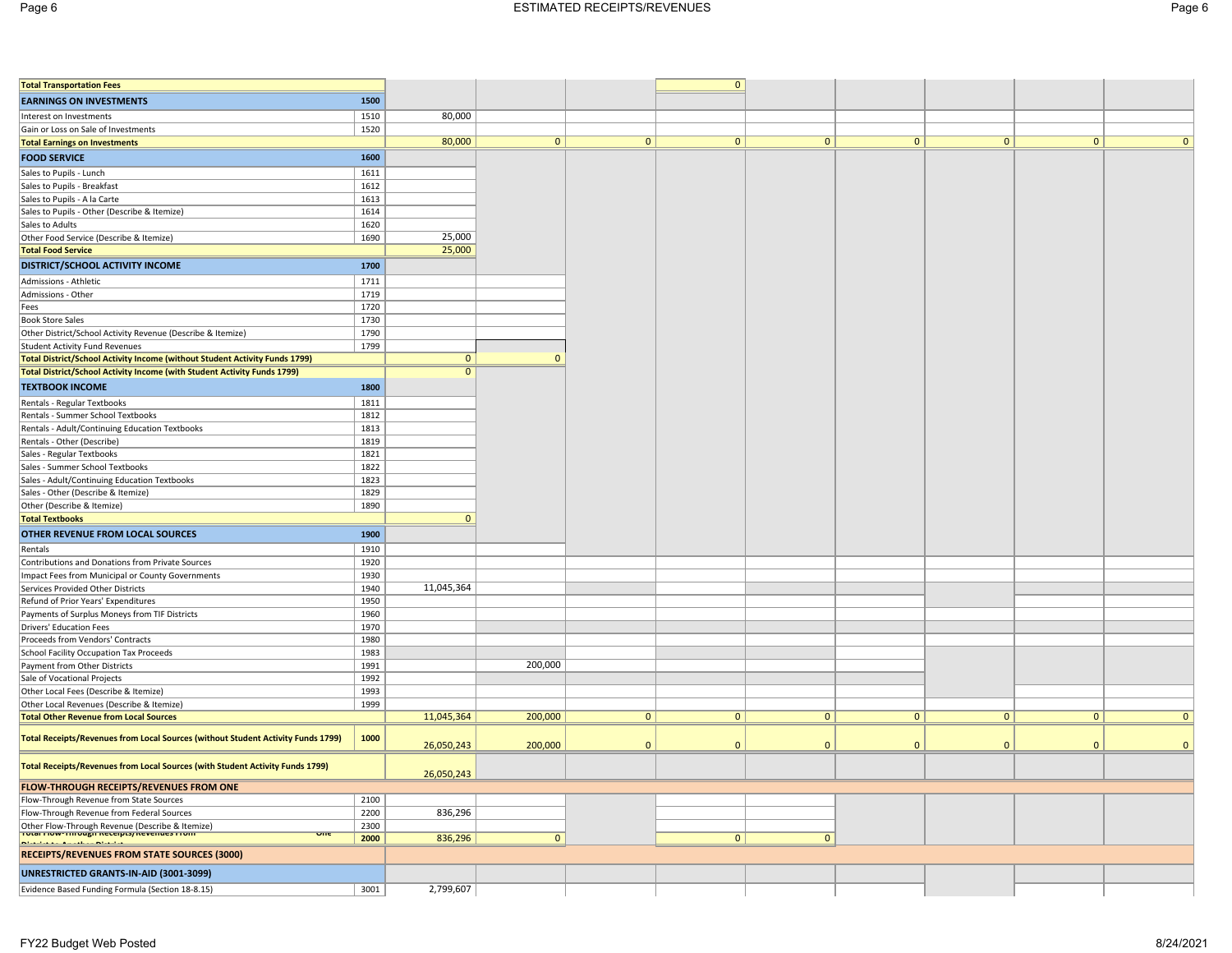| Reorganization Incentives (Accounts 3005-3021)                                                                     | 3005 |              |              |                |                |              |                |                |   |                |
|--------------------------------------------------------------------------------------------------------------------|------|--------------|--------------|----------------|----------------|--------------|----------------|----------------|---|----------------|
| Fast Growth District Grants                                                                                        | 3030 |              |              |                |                |              |                |                |   |                |
| Other Unrestricted Grants-In-Aid From State Sources (Describe & Itemize)                                           | 3099 |              | 20,000       |                |                |              |                |                |   |                |
| <b>Total Unrestricted Grants-In-Aid</b>                                                                            |      | 2,799,607    | 20,000       | $\overline{0}$ | 0 <sup>1</sup> | $\mathbf{0}$ | $\mathbf{0}$   |                | 0 | $\Omega$       |
| RESTRICTED GRANTS-IN-AID (3100-3900)                                                                               |      |              |              |                |                |              |                |                |   |                |
| <b>SPECIAL EDUCATION</b>                                                                                           |      |              |              |                |                |              |                |                |   |                |
| Special Education - Private Facility Tuition                                                                       | 3100 |              |              |                |                |              |                |                |   |                |
| Special Education - Funding for Children Requiring Sp Ed Services                                                  | 3105 |              |              |                |                |              |                |                |   |                |
| Special Education - Personnel                                                                                      | 3110 |              |              |                |                |              |                |                |   |                |
| Special Education - Orphanage - Individual                                                                         | 3120 |              |              |                |                |              |                |                |   |                |
| Special Education - Orphanage - Summer Individual                                                                  | 3130 |              |              |                |                |              |                |                |   |                |
| Special Education - Summer School                                                                                  | 3145 |              |              |                |                |              |                |                |   |                |
| Special Education - Other (Describe & Itemize)                                                                     | 3199 |              |              |                |                |              |                |                |   |                |
| <b>Total Special Education</b>                                                                                     |      | $\mathbf{0}$ | $\mathbf{0}$ |                | $\Omega$       |              |                |                |   |                |
|                                                                                                                    |      |              |              |                |                |              |                |                |   |                |
| <b>CAREER AND TECHNICAL EDUCATION (CTE)</b>                                                                        |      |              |              |                |                |              |                |                |   |                |
| CTE - Technical Education - Tech Prep                                                                              | 3200 |              |              |                |                |              |                |                |   |                |
| CTE - Secondary Program Improvement (CTEI)                                                                         | 3220 |              |              |                |                |              |                |                |   |                |
| CTE - WECEP                                                                                                        | 3225 |              |              |                |                |              |                |                |   |                |
| CTE - Agriculture Education                                                                                        | 3235 |              |              |                |                |              |                |                |   |                |
| CTE - Instructor Practicum                                                                                         | 3240 |              |              |                |                |              |                |                |   |                |
| CTE - Student Organizations                                                                                        | 3270 |              |              |                |                |              |                |                |   |                |
| CTE - Other (Describe & Itemize)                                                                                   | 3299 |              |              |                |                |              |                |                |   |                |
| <b>Total Career and Technical Education</b>                                                                        |      | 0            | $\mathbf{0}$ |                |                | $\mathbf{0}$ |                |                |   |                |
| <b>BILINGUAL EDUCATION</b>                                                                                         |      |              |              |                |                |              |                |                |   |                |
| Bilingual Education - Downstate - TPI and TBE                                                                      | 3305 |              |              |                |                |              |                |                |   |                |
| Bilingual Education - Downstate - Transitional Bilingual Education                                                 | 3310 |              |              |                |                |              |                |                |   |                |
| <b>Total Bilingual Education</b>                                                                                   |      | $\mathbf{0}$ |              |                |                | $\Omega$     |                |                |   |                |
| State Free Lunch & Breakfast                                                                                       | 3360 | 1,264        |              |                |                |              |                |                |   |                |
| School Breakfast Initiative                                                                                        | 3365 |              |              |                |                |              |                |                |   |                |
| <b>Driver Education</b>                                                                                            | 3370 |              |              |                |                |              |                |                |   |                |
| Adult Education (from ICCB)                                                                                        | 3410 |              |              |                |                |              |                |                |   |                |
| Adult Education - Other (Describe & Itemize)                                                                       | 3499 |              |              |                |                |              |                |                |   |                |
| <b>TRANSPORTATION</b>                                                                                              |      |              |              |                |                |              |                |                |   |                |
|                                                                                                                    |      |              |              |                |                |              |                |                |   |                |
| Transportation - Regular and Vocational                                                                            | 3500 |              |              |                |                |              |                |                |   |                |
| Transportation - Special Education                                                                                 | 3510 | 380,000      |              |                |                |              |                |                |   |                |
| Transportation - Other (Describe & Itemize)                                                                        | 3599 |              |              |                |                |              |                |                |   |                |
| <b>Total Transportation</b>                                                                                        |      | 380,000      | $\mathbf{0}$ |                | $\overline{0}$ | $\mathbf{0}$ |                |                |   |                |
| Learning Improvement - Change Grants                                                                               | 3610 |              |              |                |                |              |                |                |   |                |
| Scientific Literacy                                                                                                | 3660 |              |              |                |                |              |                |                |   |                |
| Truant Alternative/Optional Education                                                                              | 3695 |              |              |                |                |              |                |                |   |                |
| Early Childhood - Block Grant                                                                                      | 3705 |              |              |                |                |              |                |                |   |                |
| Chicago General Education Block Grant                                                                              | 3766 |              |              |                |                |              |                |                |   |                |
| Chicago Educational Services Block Grant                                                                           | 3767 |              |              |                |                |              |                |                |   |                |
| School Safety & Educational Improvement Block Grant                                                                | 3775 |              |              |                |                |              |                |                |   |                |
| Technology - Technology for Success                                                                                | 3780 |              |              |                |                |              |                |                |   |                |
| <b>State Charter Schools</b>                                                                                       | 3815 |              |              |                |                |              |                |                |   |                |
| Extended Learning Opportunities - Summer Bridges                                                                   | 3825 |              |              |                |                |              |                |                |   |                |
| Infrastructure Improvements - Planning/Construction                                                                | 3920 |              |              |                |                |              |                |                |   |                |
| School Infrastructure - Maintenance Projects                                                                       | 3925 |              |              |                |                |              |                |                |   |                |
| Other Restricted Revenue from State Sources (Describe & Itemize)                                                   | 3999 |              |              |                |                |              |                |                |   |                |
| <b>Total Restricted Grants-In-Aid</b>                                                                              |      | 381,264      | 0            | 0              | 0              | 0            | 0              | 0 <sup>1</sup> | 0 | $\overline{0}$ |
| <b>Total Receipts/Revenues from State Sources</b>                                                                  | 3000 | 3,180,871    | 20,000       | $\mathbf{0}$   | 0 <sup>1</sup> | 0            | $\overline{0}$ | 0 <sup>1</sup> | 0 | $\overline{0}$ |
| <b>RECEIPTS/REVENUES FROM FEDERAL SOURCES (4000)</b>                                                               |      |              |              |                |                |              |                |                |   |                |
| UNRESTRICTED GRANTS-IN-AID RECEIVED DIRECTLY FROM FEDERAL GOVT. (4001-                                             |      |              |              |                |                |              |                |                |   |                |
| 4009)                                                                                                              |      |              |              |                |                |              |                |                |   |                |
|                                                                                                                    | 4001 |              |              |                |                |              |                |                |   |                |
| Federal Impact Aid<br>  סמופר סווופגנהנגפט סומות -ווה-אוט ולפכפוספט סוופגנוץ ורסווד נחפ רפטפרמו סטענ. (ביפגנהוספ ג | 4009 |              |              |                |                |              |                |                |   |                |
| <b>Total Unrestricted Grants-In-Aid Received Directly from Fed Govt</b>                                            |      | 0            | 0            | 0              | 0              | $\mathbf{0}$ | 0              | 0              | 0 | $\mathbf{0}$   |
| RESTRICTED GRANTS-IN-AID RECEIVED DIRECTLY FROM FEDERAL GOVT                                                       |      |              |              |                |                |              |                |                |   |                |
| (4045-4090)                                                                                                        |      |              |              |                |                |              |                |                |   |                |
| <b>Head Start</b>                                                                                                  | 4045 |              |              |                |                |              |                |                |   |                |
| Construction (Impact Aid)                                                                                          | 4050 |              |              |                |                |              |                |                |   |                |
|                                                                                                                    |      |              |              |                |                |              |                |                |   |                |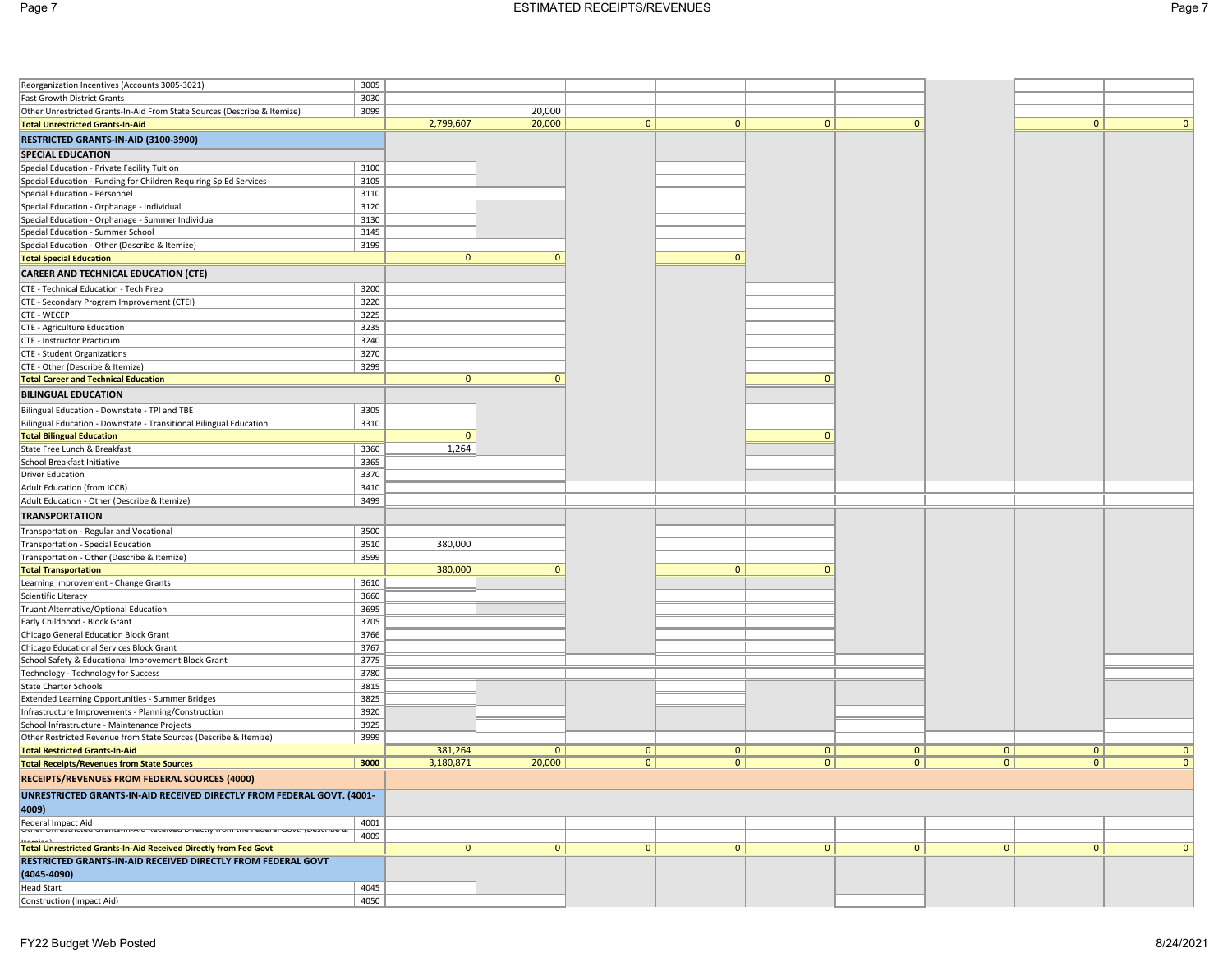| MAGNET<br> Other Restricted Grants-in-Ald Received Directly from Federal Govt. | 4060 |              |              |
|--------------------------------------------------------------------------------|------|--------------|--------------|
| IDecember 0 Herminal                                                           | 4090 |              |              |
| Total Restricted Grants-In-Aid Received Directly from Federal Govt.            |      | 0            | $\mathbf{0}$ |
| RESTRICTED GRANTS-IN-AID RECEIVED FROM FEDERAL                                 |      |              |              |
| GOVT. THRU THE STATE (4100-4999)                                               |      |              |              |
| <b>TITLE V</b>                                                                 |      |              |              |
|                                                                                | 4100 |              |              |
| Title V - Flexibility and Accountability<br>Title V - SEA Projects             | 4105 |              |              |
| Title V - Rural Education Initiative (REI)                                     | 4107 |              |              |
| Title V - Other (Describe & Itemize)                                           | 4199 |              |              |
| <b>Total Title V</b>                                                           |      | $\mathbf{0}$ | $\mathbf{0}$ |
|                                                                                |      |              |              |
| <b>FOOD SERVICE</b>                                                            |      |              |              |
| Breakfast Start-Up Expansion                                                   | 4200 |              |              |
| National School Lunch Program                                                  | 4210 | 138,752      |              |
| Special Milk Program                                                           | 4215 |              |              |
| School Breakfast Program                                                       | 4220 | 20,500       |              |
| Summer Food Service Admin/Program                                              | 4225 |              |              |
| Child and Adult Care Food Program                                              | 4226 |              |              |
| Fresh Fruit and Vegetables                                                     | 4240 |              |              |
| Food Service - Other (Describe & Itemize)                                      | 4299 |              |              |
| <b>Total Food Service</b>                                                      |      | 159,252      |              |
| <b>TITLE I</b>                                                                 |      |              |              |
| Title I - Low Income                                                           | 4300 |              |              |
| Title I - Low Income - Neglected, Private                                      | 4305 |              |              |
| Title I - Migrant Education                                                    | 4340 |              |              |
| Title I - Other (Describe & Itemize)                                           | 4399 |              |              |
| <b>Total Title I</b>                                                           |      | $\mathbf{0}$ | $\mathbf{0}$ |
| <b>TITLE IV</b>                                                                |      |              |              |
|                                                                                |      |              |              |
| Title IV - Student Support & Academic Enrichment Grant                         | 4400 |              |              |
| Title IV - 21st Century                                                        | 4421 |              |              |
| Title IV - Other (Describe & Itemize)                                          | 4499 |              |              |
| <b>Total Title IV</b>                                                          |      | $\mathbf{0}$ | $\mathbf{0}$ |
| <b>FEDERAL - SPECIAL EDUCATION</b>                                             |      |              |              |
| Federal Special Education - Preschool Flow-Through                             | 4600 |              |              |
| Federal Special Education - Preschool Discretionary                            | 4605 | 480,000      |              |
| Federal Special Education - IDEA Flow Through                                  | 4620 |              |              |
| Federal Special Education - IDEA Room & Board                                  | 4625 |              |              |
| Federal Special Education - IDEA Discretionary                                 | 4630 |              |              |
| Federal Special Education - IDEA - Other (Describe & Itemize)                  | 4699 |              |              |
| <b>Total Federal Special Education</b>                                         |      | 480,000      | $\mathbf{0}$ |
| <b>CTE - PERKINS</b>                                                           |      |              |              |
|                                                                                | 4770 |              |              |
| CTE - Perkins-Title IIIE Tech Prep                                             |      |              |              |
| CTE - Other (Describe & Itemize)                                               | 4799 | $\mathbf{0}$ | $\mathbf{0}$ |
| <b>Total CTE - Perkins</b>                                                     |      |              |              |
| Federal - Adult Education                                                      | 4810 |              |              |
| ARRA - General State Aid - Education Stabilization                             | 4850 |              |              |
| ARRA - Title I - Low Income                                                    | 4851 |              |              |
| ARRA - Title I - Neglected, Private                                            | 4852 |              |              |
| ARRA - Title I - Delinquent, Private                                           | 4853 |              |              |
| ARRA - Title I - School Improvement (Part A)                                   | 4854 |              |              |
| ARRA - Title I - School Improvement (Section 1003g)                            | 4855 |              |              |
| ARRA - IDEA - Part B - Preschool                                               | 4856 |              |              |
| ARRA - IDEA - Part B - Flow-Through                                            | 4857 |              |              |
| ARRA - Title IID - Technology - Formula                                        | 4860 |              |              |
| ARRA - Title IID - Technology - Competitive                                    | 4861 |              |              |
| ARRA - McKinney - Vento Homeless Education                                     | 4862 |              |              |
| ARRA - Child Nutrition Equipment Assistance                                    | 4863 |              |              |
| Impact Aid Formula Grants                                                      | 4864 |              |              |
| Impact Aid Competitive Grants                                                  | 4865 |              |              |
| Qualified Zone Academy Bond Tax Credits                                        | 4866 |              |              |
| Qualified School Construction Bond Credits                                     | 4867 |              |              |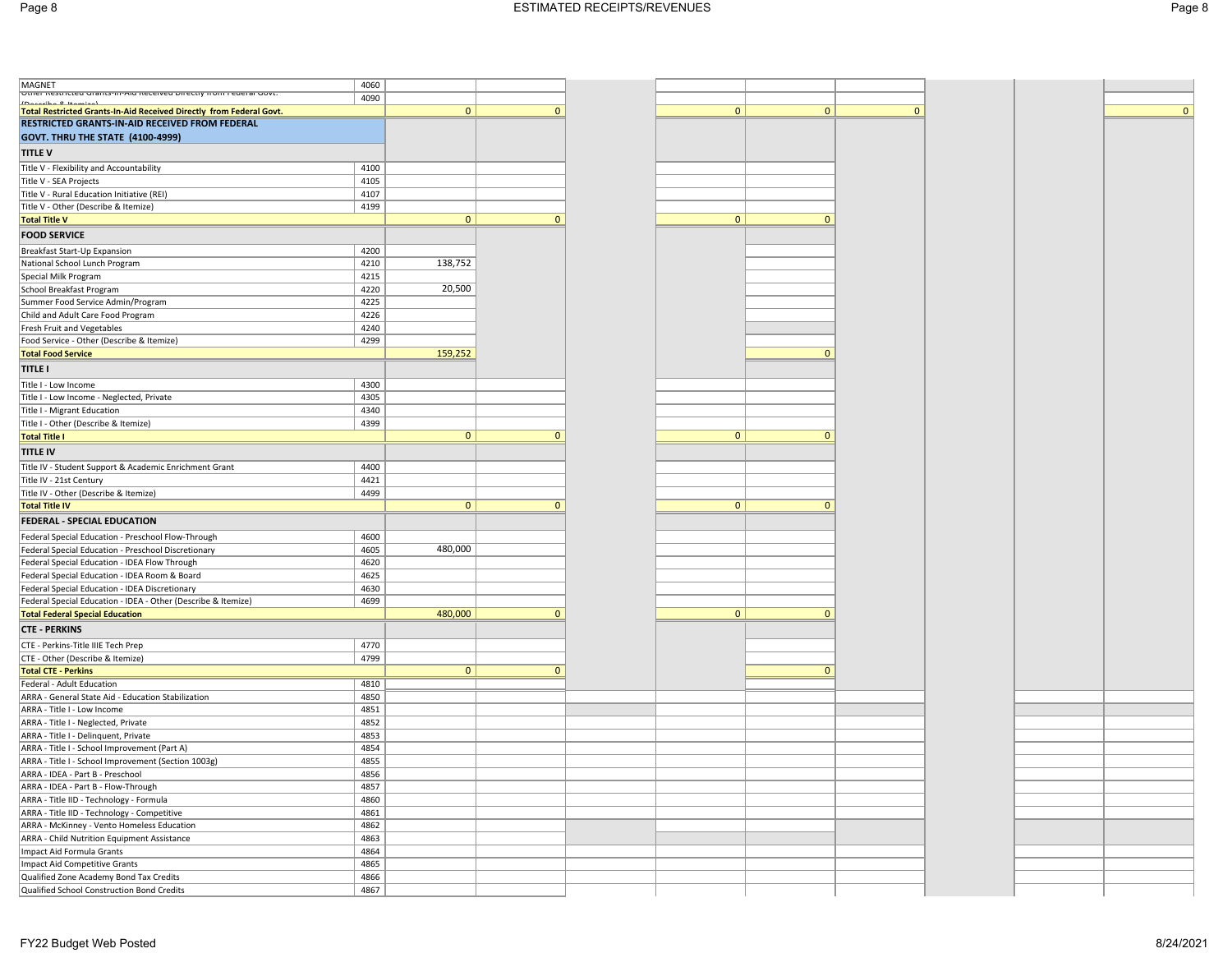|--|--|--|

| Build America Bond Tax Credits                                                                                                                      | 4868 |            |          |                |                |                |          |                |          |                |
|-----------------------------------------------------------------------------------------------------------------------------------------------------|------|------------|----------|----------------|----------------|----------------|----------|----------------|----------|----------------|
| Build America Bond Interest Reimbursement                                                                                                           | 4869 |            |          |                |                |                |          |                |          |                |
| ARRA - General State Aid - Other Government Services Stabilization                                                                                  | 4870 |            |          |                |                |                |          |                |          |                |
| Other ARRA Funds - II                                                                                                                               | 4871 |            |          |                |                |                |          |                |          |                |
| Other ARRA Funds - III                                                                                                                              | 4872 |            |          |                |                |                |          |                |          |                |
| Other ARRA Funds - IV                                                                                                                               | 4873 |            |          |                |                |                |          |                |          |                |
| Other ARRA Funds - V                                                                                                                                | 4874 |            |          |                |                |                |          |                |          |                |
| ARRA - Early Childhood                                                                                                                              | 4875 |            |          |                |                |                |          |                |          |                |
| Other ARRA Funds - VII                                                                                                                              | 4876 |            |          |                |                |                |          |                |          |                |
| Other ARRA Funds - VIII                                                                                                                             | 4877 |            |          |                |                |                |          |                |          |                |
| Other ARRA Funds - IX                                                                                                                               | 4878 |            |          |                |                |                |          |                |          |                |
| Other ARRA Funds - X                                                                                                                                | 4879 |            |          |                |                |                |          |                |          |                |
| Other ARRA Funds - Ed Job Fund Program                                                                                                              | 4880 |            |          |                |                |                |          |                |          |                |
| <b>Total Stimulus Programs</b>                                                                                                                      |      | $\Omega$   | $\Omega$ | $\mathbf{0}$   | $\mathbf{0}$   | $\overline{0}$ |          |                | $\Omega$ |                |
| Race to the Top Program                                                                                                                             | 4901 |            |          |                |                |                |          |                |          |                |
| Race to the Top - Preschool Expansion Grant                                                                                                         | 4902 |            |          |                |                |                |          |                |          |                |
| Title III - Instruction for English Learners & Immigrant Students                                                                                   | 4905 |            |          |                |                |                |          |                |          |                |
| Title III - English Language Acquistion                                                                                                             | 4909 |            |          |                |                |                |          |                |          |                |
| McKinney Education for Homeless Children                                                                                                            | 4920 |            |          |                |                |                |          |                |          |                |
| Title II - Eisenhower - Professional Development Formula                                                                                            | 4930 |            |          |                |                |                |          |                |          |                |
| Title II - Teacher Quality                                                                                                                          | 4932 |            |          |                |                |                |          |                |          |                |
| <b>Federal Charter Schools</b>                                                                                                                      | 4960 |            |          |                |                |                |          |                |          |                |
| State Assessment Grants                                                                                                                             | 4981 |            |          |                |                |                |          |                |          |                |
| Grant for State Assessments and Related Activities                                                                                                  | 4982 |            |          |                |                |                |          |                |          |                |
| Medicaid Matching Funds - Administrative Outreach                                                                                                   | 4991 | 200,000    |          |                |                |                |          |                |          |                |
| Medicaid Matching Funds - Fee-For-Service Program<br> บเทยา ห้อรเทเดียน Grants ห้อดอินอยากับกา ห้อนอิเล็ก Government เทคบินิยก รัเลเอ (มอรดิกันอิ ผ | 4992 | 915,254    |          |                |                |                |          |                |          |                |
|                                                                                                                                                     | 4998 | 390,000    |          |                |                |                |          |                |          |                |
| Total Restricted Grants-In-Aid Received from Federal Govt. Thru the State                                                                           |      | 2,144,506  | $\Omega$ | $\mathbf{0}$   | 0 <sup>1</sup> | $\Omega$       |          |                | $\Omega$ | 0 <sup>1</sup> |
| <b>TOTAL RECEIPTS/REVENUES FROM FEDERAL SOURCES</b>                                                                                                 | 4000 | 2,144,506  | $\Omega$ | $\mathbf{0}$   | $\overline{0}$ | $\Omega$       | $\Omega$ | 0 <sup>1</sup> | $\Omega$ | 0 <sup>1</sup> |
| <b>TOTAL DIRECT RECEIPTS/REVENUES (without Student Activity Funds 1799)</b>                                                                         |      | 32,211,916 | 220,000  | $\overline{0}$ | 0 <sup>1</sup> | 0 <sup>1</sup> | $\Omega$ | 0 <sup>1</sup> | $\Omega$ | 0 <sup>1</sup> |
| <b>TOTAL DIRECT RECEIPTS/REVENUES (with Student Activity Funds 1799)</b>                                                                            |      | 32,211,916 |          |                |                |                |          |                |          |                |
|                                                                                                                                                     |      |            |          |                |                |                |          |                |          |                |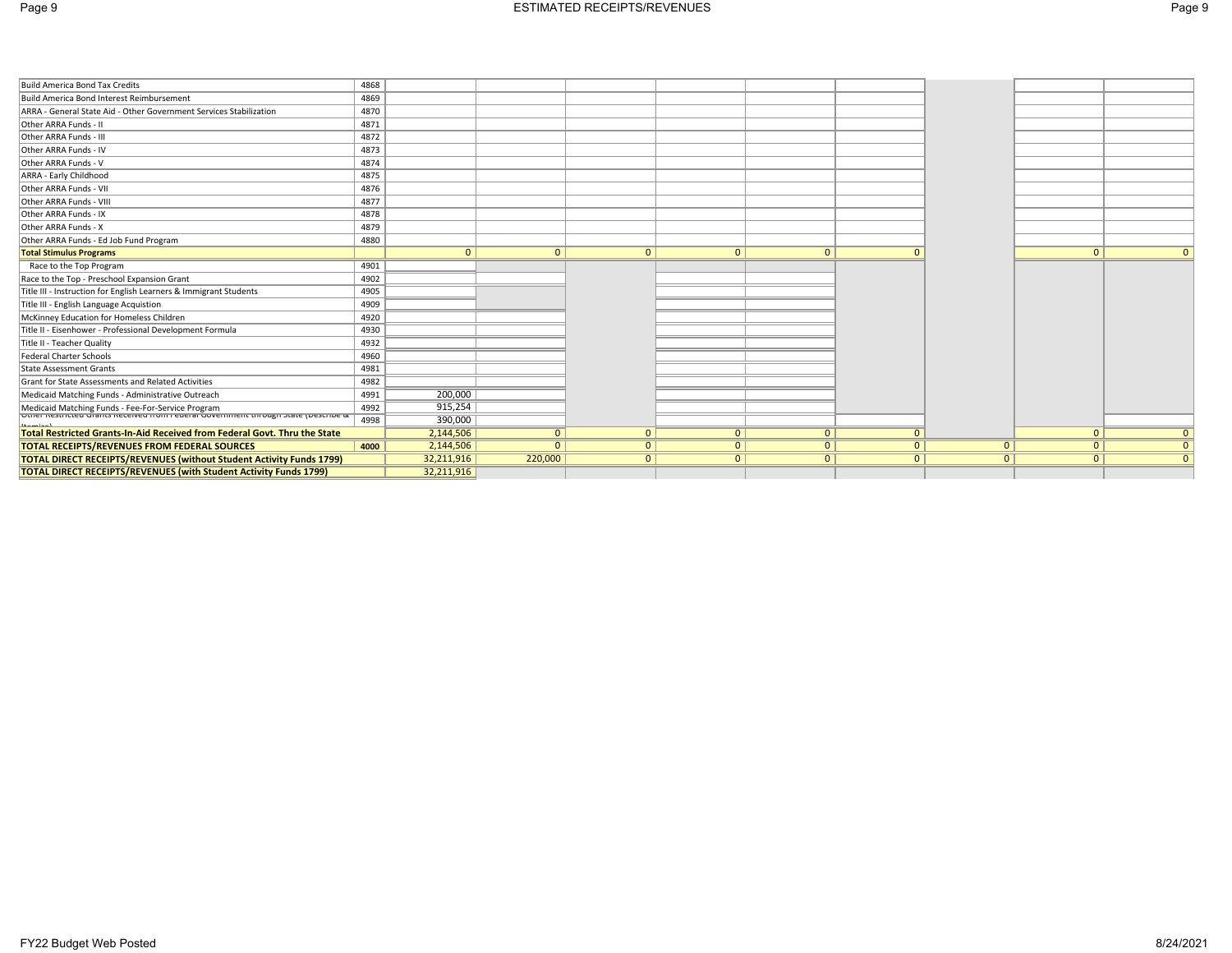| <b>Description: Enter Whole Numbers Only</b>                                                                                                                                                                                                       | Funct #                     | (100)<br><b>Salaries</b>     | (200)                      | (300)<br><b>Employee Benefits Purchased Services</b> | (400)                         | (500)                     | (600)                      | (700)                      | (800)<br><b>Termination</b> | (900)<br>Total                            |
|----------------------------------------------------------------------------------------------------------------------------------------------------------------------------------------------------------------------------------------------------|-----------------------------|------------------------------|----------------------------|------------------------------------------------------|-------------------------------|---------------------------|----------------------------|----------------------------|-----------------------------|-------------------------------------------|
| 10 - EDUCATIONAL FUND (ED)                                                                                                                                                                                                                         |                             |                              |                            |                                                      | Supplies &                    | <b>Capital Outlav</b>     | <b>Other Objects</b>       | Non-Capitalized            |                             |                                           |
| <b>INSTRUCTION (ED)</b>                                                                                                                                                                                                                            | 1000                        |                              |                            |                                                      |                               |                           |                            |                            |                             |                                           |
| Regular Programs<br>Tuition Payment to Charter Schools<br>Pre-K Programs                                                                                                                                                                           | 1100<br>1115<br>1125        |                              |                            |                                                      |                               |                           |                            |                            |                             | $\overline{0}$                            |
|                                                                                                                                                                                                                                                    | 1200<br>$\frac{1225}{1250}$ | 12,127,824                   | 3,528,155                  | 1,672,190                                            | 281,642                       | 37,200                    | 0                          | 43,200                     | O                           | 17,690,211<br>O                           |
| Pre-A-Programs<br>Special Education Programs (Functions 1200 - 1220)<br>Special Education Programs Pre-K<br>Remedial and Supplemental Programs K-12<br>Remedial and Supplemental Programs Pre-K<br>Adult Catalogia of Supplemental Programs        | 1275<br>1300                |                              |                            |                                                      |                               |                           |                            |                            |                             | $\frac{0}{0}$                             |
| <b>Adult/Continuing Education Programs</b><br>CTE Programs                                                                                                                                                                                         | 1400                        | 71,789                       | 25,976                     | 219,205                                              | 31,255                        | O                         | σ                          | O                          | σ                           | 348,225<br>$\overline{0}$                 |
| CTE Programs<br>Interscholastic Programs<br>Summer School Programs<br>Gifted Programs                                                                                                                                                              | $\frac{1500}{1600}$<br>1650 | 245,602                      | 42,125                     | 16,742                                               | 16,300                        | Ō                         | O                          | O                          | Ū                           | 320,769<br>$\frac{0}{0}$                  |
| Gitter Programs<br>Christer Programs<br>Truant Alternative & Optional Programs<br>Truant Alternative & Optional Programs<br>Pre-K Programs - Private Tuition<br>Special Education Programs K-12 Private Tuition<br>Special Education Programs K-   | 1700<br>1800<br>1900        |                              |                            |                                                      |                               |                           |                            |                            |                             |                                           |
|                                                                                                                                                                                                                                                    | 1910                        |                              |                            |                                                      |                               |                           |                            |                            |                             | $\frac{1}{\sqrt{2}}$                      |
| Special Education Programs Pre-K Tuition<br>Remedial/Supplemental Programs K-12 Private Tuition                                                                                                                                                    | $\frac{1911}{1912}$<br>1913 |                              |                            |                                                      |                               |                           |                            |                            |                             | $\frac{0}{0}$                             |
|                                                                                                                                                                                                                                                    | 1914<br>1915                |                              |                            |                                                      |                               |                           |                            |                            |                             | o<br>$\overline{0}$                       |
| Remedial/Supplemental Programs R-12 Private Lution<br>Remedial/Supplemental Programs R-te-X Private Lution<br>Advil/Continuing Education Programs Private Tuition<br>Interscholastic Programs Private Tuition<br>Summer School Programs Pr         | 1916<br>$\frac{1917}{1918}$ |                              |                            |                                                      |                               |                           |                            |                            |                             | O<br>$\sigma$                             |
|                                                                                                                                                                                                                                                    | 1919<br>1920                |                              |                            |                                                      |                               |                           |                            |                            |                             | o<br>$\overline{0}$                       |
| Bilingual Programs Private Tuition<br>Truants Alternative/Opt Ed Programs Private Tuition                                                                                                                                                          | 1921<br>1922                |                              |                            |                                                      |                               |                           |                            |                            |                             | O<br>$\frac{0}{0}$                        |
| Student Activity Fund Expenditures<br><mark>Total Instruction<sup>34</sup> (Without Student Activity Funds 1999)</mark><br>Total Instruction14 (With Student Activity Funds 1999)                                                                  | 1999<br>1000<br>1000        | 12,445,215<br>12,445,215     | 3,596,256<br>3,596,256     | 1,908,137<br>1,908,137                               | 329,197<br>329,197            | 37,200<br>37,200          | $\mathbf 0$                | 43,200<br>43,200           | $\overline{\mathbf{0}}$     | 18,359,205<br>18,359,205                  |
| <b>SUPPORT SERVICES (ED)</b>                                                                                                                                                                                                                       | 2000                        |                              |                            |                                                      |                               |                           |                            |                            |                             |                                           |
| Support Services - Pupil<br>Attendance & Social Work Services                                                                                                                                                                                      | 2100<br>2110                |                              |                            |                                                      |                               |                           |                            |                            |                             |                                           |
| Guidance Services                                                                                                                                                                                                                                  | 2120<br>2130                | 4,480,501<br>32,540          | 1,511,301                  | 461,007                                              | 25,250                        | 25,000                    | 0                          | 0                          | o                           | 6,503,059                                 |
| Health Services<br>Psychological Services<br>Speech Pathology & Audiology Services<br>Other Support Services - Pupils (Describe & Itemize)                                                                                                         | 2140<br>2150<br>2190        | 152,140                      | 1.162<br>53,617            | 70<br>21,100                                         | 71<br>4,100                   | 70<br>22,050              | $\sigma$<br>O              | σ<br>10,000                | σ<br>Ū                      | 263,007<br>$\overline{0}$                 |
| <b>Total Support Services - Pupil</b>                                                                                                                                                                                                              | 2100                        | 4,665,181                    | 1,566,080                  | 482,107                                              | 29,350                        | 47,050                    | $\mathbf 0$                | 10,000                     | O                           | 6,799,768                                 |
| <b>Support Services - Instructional Staff</b><br>Improvement of Instruction Services                                                                                                                                                               | 2200<br>2210                | 1,384,310                    | 339,529                    | 355,826                                              | 93,515                        | $\overline{\mathfrak{o}}$ | $\overline{0}$             | $\overline{0}$             | $\overline{0}$              | 2,173,180                                 |
| <b>Educational Media Services</b><br>Assessment & Testing<br><b>Total Support Services - Instructional Staff</b>                                                                                                                                   | $\frac{2220}{2230}$<br>2200 | 1,384,310                    | 339,529                    | 355,826                                              | 93,515                        | $\mathbf{0}$              | $\mathbf{0}$               | $\mathbf{0}$               | $\mathbf{0}$                | $\overline{0}$<br>$\frac{0}{2,173,180}$   |
| <b>Support Services - General Administration</b>                                                                                                                                                                                                   | 2300                        |                              |                            |                                                      |                               |                           |                            |                            |                             |                                           |
| <b>Board of Education Services</b><br><b>Executive Administration Services</b>                                                                                                                                                                     | 2310<br>2320<br>2330        | 770.199<br>114,082           | 291.239<br>19,363          | 300<br>159,674<br>1,098                              | 32,375<br>800                 | $\overline{0}$<br>σ       | $\overline{0}$<br>σ        | $\overline{0}$<br>σ        | $\overline{0}$<br>σ         | 300<br>1,253,487                          |
| Special Area Administration Services<br>Tort Immunity Services<br><b>Total Support Services - General Administration</b>                                                                                                                           | $\frac{2360}{2300}$         | 884,281                      | 310,602                    | 161,072                                              | 33,175                        | $\mathbf{0}$              | Ō                          | $\mathbf{0}$               | $\overline{\mathbf{0}}$     | $\overline{0}$<br>1,389,130               |
| <b>Support Services - School Administration</b>                                                                                                                                                                                                    | 2400                        |                              |                            |                                                      |                               |                           |                            |                            |                             | $\overline{0}$                            |
| Office of the Principal Services<br>Other Support Services - School Administration (Describe & Itemize)<br><mark>Total Support Services - School Administration</mark>                                                                             | 2410<br>2490<br>2400        | $\mathbf 0$                  | $\mathbf{0}$               | $\bf{0}$                                             | $\overline{0}$                | $\mathbf 0$               | O                          | $\pmb{\sigma}$             | O                           | $\overline{0}$<br>$\overline{\mathbf{0}}$ |
| <b>Support Services - Business</b>                                                                                                                                                                                                                 | 2500                        |                              |                            |                                                      |                               |                           |                            |                            |                             |                                           |
| Direction of Business Support Services<br><b>Fiscal Services</b>                                                                                                                                                                                   | 2510<br>2520                | 125,000<br>263,826<br>37,347 | 30,499<br>71,508<br>10,143 | 6,800<br>207,800<br>451,000<br>134,891               | 1,500                         | $\overline{0}$<br>'n      | $\overline{0}$<br>$\sigma$ | ō<br>$\overline{0}$<br>100 | $^{\circ}$<br>π             | 162,299<br>544,634<br>521,690<br>531,032  |
| Operation & Maintenance of Plant Services<br>Pupil Transportation Services<br>Food Services<br>Internal Services                                                                                                                                   | 2540<br>2550                | 210,030<br>1,433             | 148,420<br>13,018          | 100,734                                              | $\frac{23,100}{2,691}$<br>500 | 35,000<br>σ               | σ<br>σ                     | ο<br>$\sigma$              | σ<br>σ                      | 115,685                                   |
| <b>Total Support Services - Business</b>                                                                                                                                                                                                           | 2560<br>2500                | 637,636                      | 273,588                    | 901,225                                              | 27,791                        | 35,000                    | $\sigma$                   | 100                        | O                           | 1,875,340                                 |
| Support Services - Central<br>Direction of Central Support Services                                                                                                                                                                                | 2600<br>2610                |                              |                            |                                                      |                               |                           |                            |                            |                             | n                                         |
| Planning, Research, Development & Evaluation Services<br>Information Services                                                                                                                                                                      | 2620<br>2630                |                              |                            |                                                      |                               |                           |                            |                            |                             | $\frac{0}{0}$                             |
| Staff Services<br>Data Processing Services                                                                                                                                                                                                         | 2640<br>2660                | 313,259<br>192.682           | 99,082<br>93.502           | 140,630<br>619.971                                   | 4,750<br>51.315               | 4,500<br>-0               | O<br>$\sigma$              | 164,490                    | $\overline{0}$<br>σ         | 562,221<br>1.121.960                      |
| <b>Total Support Services - Central</b><br>Other Support Services (Describe & Itemize)                                                                                                                                                             | 2600<br>2900                | 505,941                      | 192,584                    | 760,601                                              | 56,065                        | 4,500                     | O                          | 164,490                    | O                           | 1,684,181                                 |
| Total Support Services<br>COMMUNITY SERVICES (ED)<br>PAYMENTS TO OTHER DIST & GOVT UNITS (ED)<br>Payments to Other Dist & Govt Units (In-State)                                                                                                    | 2000<br>3000                | 8,077,349                    | 2,682,383                  | 2,660,831                                            | 239,896                       | 86,550                    | $\mathbf{0}$               | 174,590                    | $\overline{0}$              | 0<br>13,921,599<br>$\mathbf{0}$           |
|                                                                                                                                                                                                                                                    | 4000<br>4100                |                              |                            |                                                      |                               |                           |                            |                            |                             | $\overline{0}$                            |
| Payments for Regular Programs<br>Payments for Special Education Programs<br>Payments for Special Education Programs<br>Payments for CTE Programs<br>Payments for CTE Programs<br>Payments for Community College Programs                           | 4110<br>4120                |                              |                            |                                                      |                               |                           |                            |                            |                             | $\overline{\mathbf{0}}$<br>$\overline{0}$ |
|                                                                                                                                                                                                                                                    | $\frac{4130}{4140}$<br>4170 |                              |                            |                                                      |                               |                           |                            |                            |                             | $\tilde{0}$<br>$\frac{0}{0}$              |
| Other Payments to In-State Govt Units (Describe & Itemize)<br>Total Payments to Other Dist & Govt Units (In-State)                                                                                                                                 | $\frac{4190}{4100}$         |                              |                            |                                                      |                               |                           |                            |                            |                             |                                           |
| Payments for Regular Programs - Tuition<br>Payments for Special Education Programs - Tuition                                                                                                                                                       | $\frac{4210}{4220}$<br>4230 |                              |                            |                                                      |                               |                           |                            |                            |                             | $\frac{1}{\sqrt{2}}$                      |
| Payments for Adult/Continuing Education Programs - Tuition<br>Payments for CTE Programs - Tuition<br>Payments for Community College Programs - Tuition<br>Payments for Other Programs - Tuition                                                    | 4240<br>4270                |                              |                            |                                                      |                               |                           |                            |                            |                             | $\overline{0}$<br>$\frac{0}{0}$           |
| Other Payments to In-State Govt Units (Describe & Itemize)<br>Total Payments to Other Dist & Govt Units - Tuition (In State)                                                                                                                       | 4280<br>4290                |                              |                            |                                                      |                               |                           |                            |                            |                             | $\overline{\mathbf{0}}$<br>$\overline{0}$ |
|                                                                                                                                                                                                                                                    | 4200<br>4310<br>4320        |                              |                            |                                                      |                               |                           |                            |                            |                             | Ō<br>$\sigma$                             |
| Folker and Four Broadway The Programs - Transfers<br>Payments for Special Education Programs - Transfers<br>Payments for Special Education Programs - Transfers<br>Payments for Adult/Continuing Ed Programs - Transfers<br>Payments for C         | 4330<br>4340                |                              |                            |                                                      |                               |                           |                            |                            |                             | O<br>$\overline{0}$                       |
| Payments for Other Programs - Transfers<br>Other Payments to In-State Govt Units - Transfers (Describe & Itemize)                                                                                                                                  | 4370<br>4380<br>4390        |                              |                            |                                                      |                               |                           |                            |                            |                             | O<br>$\frac{0}{0}$                        |
| Total Payments to Other Dist & Govt Units-Transfers (In State)<br>Payments to Other Dist & Govt Units (Out of State)                                                                                                                               | 4300                        |                              |                            | $\mathbf{0}$                                         |                               |                           | $\circ$                    |                            |                             | $\frac{0}{0}$                             |
| Total Payments to Other Dist & Govt Units<br>DEBT SERVICE (ED)                                                                                                                                                                                     | $\frac{4000}{5000}$         |                              |                            | $\overline{0}$                                       |                               |                           | $\mathbf{0}$               |                            |                             | $\bullet$                                 |
| Debt Service - Interest on Short-Term Debt<br><b>Tax Anticipation Warrants</b>                                                                                                                                                                     | 5100<br>5110                |                              |                            |                                                      |                               |                           |                            |                            |                             | $\overline{0}$                            |
| Tax Anticipation Notes<br>Corporate Personal Property Repl Tax Anticipated Notes                                                                                                                                                                   | 5120<br>5130                |                              |                            |                                                      |                               |                           |                            |                            |                             | $\frac{1}{2}$                             |
| State Aid Anticipation Certificates<br>Other Interest on Short-Term Debt <i>(Describe &amp; Itemize)</i>                                                                                                                                           | 5140<br>5150                |                              |                            |                                                      |                               |                           |                            |                            |                             | $\overline{0}$                            |
| <b>Total Debt Service - Interest on Short-Term Debt</b><br>Debt Service - Interest on Long-Term Debt                                                                                                                                               | 5100<br>5200                |                              |                            |                                                      |                               |                           | 0                          |                            |                             | $\pmb{0}$<br>$\mathbf{0}$                 |
| <b>Total Debt Service</b><br><b>PROVISION FOR CONTINGENCIES (ED)</b>                                                                                                                                                                               | 5000<br>6000                |                              |                            |                                                      |                               |                           | $\mathbf 0$                |                            |                             | $\pmb{0}$                                 |
| Total Direct Disbursements/Expenditures (without Student Activity Funds (1999)                                                                                                                                                                     |                             | 20.522.564                   | 6,278,639                  | 4,568,968                                            | 569,093                       | 123,750<br>123,750        |                            | 217,790<br>217,790         | $\overline{\mathbf{0}}$     | $\mathbf 0$<br>32.280.804                 |
| Total Direct Disbursements/Expenditures (with Student Activity Funds (1999)<br>Excess (Deficiency) of Receipts/Revenues Over Disbursements/Expenditures (Without<br>Excess (Deficiency) of Receipts/Revenues Over Disbursements/Expenditures (With |                             | 20.522.564                   | 6,278,639                  | 4,568,968                                            | 569,093                       |                           |                            |                            |                             | 32,280,804                                |
| 20 - OPERATIONS AND MAINTENANCE FUND (O&M)                                                                                                                                                                                                         |                             |                              |                            |                                                      |                               |                           |                            |                            |                             |                                           |
| <b>SUPPORT SERVICES (O&amp;M)</b>                                                                                                                                                                                                                  | 2000                        |                              |                            |                                                      |                               |                           |                            |                            |                             |                                           |
| Support Services - Pupil<br>Other Support Services - Pupils (Describe & Itemize)                                                                                                                                                                   | 2100<br>2190                |                              |                            |                                                      |                               |                           |                            |                            |                             | $\bf{0}$                                  |
| <b>Support Services - Business</b>                                                                                                                                                                                                                 | 2500                        |                              |                            |                                                      |                               |                           |                            |                            |                             | $\overline{0}$                            |
| Direction of Business Support Services<br>Facilities Acquisition & Construction Services<br>Operation & Maintenance of Plant Services                                                                                                              | 2510<br>2530<br>2540        | $\overline{\mathbf{u}}$      | $\overline{\mathbf{u}}$    |                                                      | $\overline{v}$                | 121,000                   | $\overline{\mathbf{u}}$    | <b>TUU</b>                 | $\overline{\mathbf{u}}$     | 121,100<br>$\overline{0}$                 |
| Pupil Transportation Services<br>Food Services                                                                                                                                                                                                     | 2550<br>2560                |                              |                            |                                                      |                               |                           |                            |                            |                             | $\overline{0}$<br>$\overline{0}$          |
| <b>Total Support Services - Business</b><br>Other Support Services (Describe & Itemize)                                                                                                                                                            | 2500<br>2900                | $\pmb{0}$                    | $\mathbf{0}$               | $\pmb{0}$                                            | $\mathbf{0}$                  | 121,000                   | $\mathbf{0}$               | 100                        | $\bf{0}$                    | 121,100<br>$\mathbf{0}$                   |
| <b>Total Support Services</b><br><b>COMMUNITY SERVICES (O&amp;M)</b>                                                                                                                                                                               | 2000<br>3000                | $\pmb{0}$                    | $\mathbf{0}$               | $\pmb{0}$                                            | $\mathbf{0}$                  | 121,000                   | $\mathbf{0}$               | 100                        | $\mathbf{0}$                | 121,100                                   |
|                                                                                                                                                                                                                                                    |                             |                              |                            |                                                      |                               |                           |                            |                            |                             |                                           |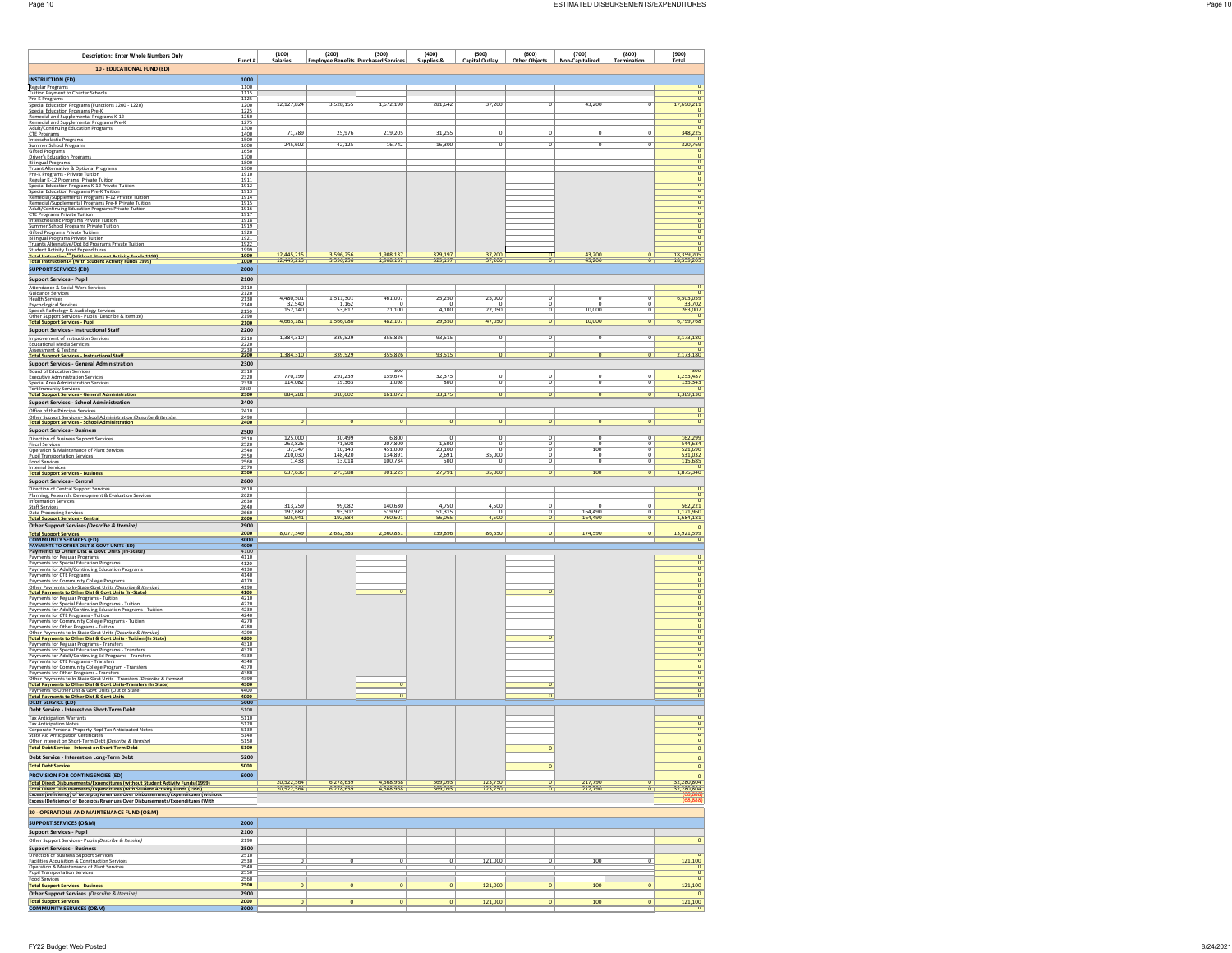| PAYMENTS TO OTHER DIST & GOVT UNITS (O&M)                                                                                                                                | 4000                |             |                           |              |                        |             |                                |
|--------------------------------------------------------------------------------------------------------------------------------------------------------------------------|---------------------|-------------|---------------------------|--------------|------------------------|-------------|--------------------------------|
| Payments to Other Dist & Govt Units (In-State)                                                                                                                           | 4100                |             |                           |              |                        |             |                                |
| Payments for Regular Programs                                                                                                                                            | 4110                |             |                           |              |                        |             |                                |
| Payments for Special Education Programs<br>Payments for CTE Program                                                                                                      | 4120<br>4140        |             |                           |              |                        |             |                                |
| Other Payments to In-State Govt Units (Describe & Itemize)<br>Total Payments to Other Dist & Govt Units (In-State)<br>Rawments to Other Dist & Govt Units (Out of State) | 4190<br>4100        |             | $\mathbf{a}$              |              |                        |             |                                |
|                                                                                                                                                                          | 4400                |             |                           |              |                        |             |                                |
| Total Payments to Other Dist & Govt Unit<br>DEBT SERVICE (O&M)                                                                                                           | 4000                |             | Ŧ                         |              | n                      |             |                                |
| Debt Service - Interest on Short-Term Debt                                                                                                                               | 5100                |             |                           |              |                        |             |                                |
| <b>Tax Anticipation Warrants</b>                                                                                                                                         | 5110                |             |                           |              |                        |             | $\mathbf{0}$                   |
| <b>Tax Anticipation Notes</b>                                                                                                                                            | 5120                |             |                           |              |                        |             | $\mathbf{0}$                   |
| Corporate Personal Prop Repl Tax Anticipated Notes                                                                                                                       | 5130                |             |                           |              |                        |             | $\mathbf{0}$                   |
| State Aid Anticipation Certificates                                                                                                                                      | 5140                |             |                           |              |                        |             | $\mathbf 0$                    |
| Other Interest on Short-Term Debt (Describe & Itemize)                                                                                                                   | 5150<br>5100        |             |                           |              | $\circ$                |             | $\mathbf{0}$                   |
| <b>Total Debt Service - Interest on Short-Term Debt</b><br>Debt Service - Interest on Long-Term Debt                                                                     | 5200                |             |                           |              |                        |             | $\mathbf{0}$                   |
| <b>Total Debt Service</b>                                                                                                                                                | 5000                |             |                           |              | $\mathbf{0}$           |             | $\mathbf 0$<br>$\mathbf{0}$    |
| PROVISION FOR CONTINGENCIES (O&M)                                                                                                                                        | 6000                |             |                           |              |                        |             |                                |
| <b>Total Direct Disbursements/Expenditures</b>                                                                                                                           |                     | $\bf{0}$    | $\pmb{0}$<br>$\mathbf{0}$ | $\mathbf 0$  | 121,000<br>$\bf{0}$    | 100         | $\circ$<br>121,100<br>$\bf{0}$ |
| Excess (Deficiency) of Receipts/Revenues Over Disbursements/Expenditures                                                                                                 |                     |             |                           |              |                        |             | 98,900                         |
|                                                                                                                                                                          |                     |             |                           |              |                        |             |                                |
| <b>30 - DEBT SERVICE FUND (DS)</b>                                                                                                                                       |                     |             |                           |              |                        |             |                                |
| PAYMENTS TO OTHER DIST & GOVT UNITS (DS)                                                                                                                                 | 4000                |             |                           |              |                        |             |                                |
| Payments to Other Dist & Govt Units (In-State)                                                                                                                           | 4100                |             |                           |              |                        |             |                                |
| <b>Payments for Regular Programs</b>                                                                                                                                     | 4110                |             |                           |              |                        |             |                                |
| <b>Payments for Special Education Programs</b><br>Other Payments to In-State Govt Units (Describe & Itemize)                                                             | 4120<br>4190        |             |                           |              |                        |             |                                |
| <b>Total Payments to Other Dist &amp; Govt Units (In-State)</b>                                                                                                          | 4000                |             |                           |              | $\sigma$               |             |                                |
| <b>DEBT SERVICE (DS)</b>                                                                                                                                                 | 5000                |             |                           |              |                        |             |                                |
| Debt Service - Interest on Short-Term Debt                                                                                                                               | 5100                |             |                           |              |                        |             |                                |
| <b>Tax Anticipation Warrants</b><br><b>Tax Anticipation Notes</b>                                                                                                        | 5110<br>5120        |             |                           |              |                        |             |                                |
| Corporate Personal Prop Repl Tax Anticipation Notes                                                                                                                      | 5130                |             |                           |              |                        |             | $\overline{0}$                 |
| <b>State Aid Anticipation Certificates</b><br>Other Interest on Short-Term Debt (Describe & Itemize)                                                                     | 5140<br>5150        |             |                           |              |                        |             | $\overline{0}$                 |
| Total Debt Service - Interest On Short-Term Debt                                                                                                                         | 5100                |             |                           |              | $\circ$                |             | $\circ$                        |
| Debt Service - Interest on Long-Term Debt                                                                                                                                | 5200                |             |                           |              |                        |             | $\mathbf{0}$                   |
| Deht Service - Payments of Principal on Long-Term Deht <sup>42</sup>                                                                                                     | 5300                |             |                           |              |                        |             | O                              |
| Debt Service Other (Describe & Itemize)                                                                                                                                  | 5400                |             |                           |              |                        |             | $\circ$                        |
| <b>Total Debt Service</b>                                                                                                                                                | 5000                |             | $\Omega$                  |              | $\mathbf{0}$           |             | $\mathbf{0}$                   |
| PROVISION FOR CONTINGENCIES (DS)                                                                                                                                         | 6000                |             |                           |              |                        |             | $\mathbf{0}$                   |
| <b>Total Direct Disbursements/Expenditures</b>                                                                                                                           |                     |             | $\mathbf 0$               |              | $\mathbf 0$            |             |                                |
| Excess (Deficiency) of Receipts/Revenues Over Disbursements/Expenditures                                                                                                 |                     |             |                           |              |                        |             |                                |
| <b>40 - TRANSPORTATION FUND (TR)</b>                                                                                                                                     |                     |             |                           |              |                        |             |                                |
| <b>SUPPORT SERVICES (TR)</b>                                                                                                                                             | 2000                |             |                           |              |                        |             |                                |
| <b>Support Services - Pupils</b>                                                                                                                                         | 2100                |             |                           |              |                        |             |                                |
| Other Support Services - Pupils (Describe & Itemize)                                                                                                                     | 2190                |             |                           |              |                        |             | $\circ$                        |
| <b>Support Services - Business</b>                                                                                                                                       |                     |             |                           |              |                        |             |                                |
| <b>Pupil Transportation Services</b>                                                                                                                                     | 2550                |             |                           |              |                        |             | $\mathbf{0}$                   |
| Other Support Services (Describe & Itemize)                                                                                                                              | 2900                |             |                           |              |                        |             | $\mathbf{0}$                   |
| <b>Total Support Services</b>                                                                                                                                            | 2000                | $\mathbf 0$ | $\mathbf 0$<br>$\circ$    | $\mathbf{0}$ | $\circ$<br>$\mathbf 0$ | $\circ$     | $\mathbf{0}$                   |
| <b>COMMUNITY SERVICES (TR)</b><br>PAYMENTS TO OTHER DIST & GOVT UNITS (TR)                                                                                               | 3000<br>4000        |             |                           |              |                        |             | ū                              |
| Payments to Other Dist & Govt Units (In-State)                                                                                                                           | 4100                |             |                           |              |                        |             |                                |
| Payments for Regular Program                                                                                                                                             | 4110                |             |                           |              |                        |             | $\circ$                        |
| Payments for Special Education Programs                                                                                                                                  | 4120                |             |                           |              |                        |             | $\mathbf{0}$                   |
| Payments for Adult/Continuing Education Programs                                                                                                                         | 4130<br>4140        |             |                           |              |                        |             | $\mathbf{0}$                   |
| Payments for CTE Programs                                                                                                                                                |                     |             |                           |              |                        |             |                                |
|                                                                                                                                                                          |                     |             |                           |              |                        |             | $\mathbf 0$                    |
| Payments for Community College Programs                                                                                                                                  | 4170                |             |                           |              |                        |             | $\mathbf{0}$                   |
| Other Payments to In-State Govt Units (Describe & Itemize)<br><b>Total Payments to Other Dist &amp; Govt Units (In-State)</b>                                            | 4190                |             | $\circ$                   |              | $\mathbf 0$            |             | $\mathbf{0}$<br>$\circ$        |
| Payments to Other Dist & Govt Units (Out-of-State)<br>(Describe &                                                                                                        | 4100<br>4400        |             |                           |              |                        |             |                                |
| <b>Total Payments to Other Dist &amp; Govt Units</b>                                                                                                                     | 4000                |             |                           |              |                        |             |                                |
| <b>DEBT SERVICE (TR)</b>                                                                                                                                                 | 5000                |             |                           |              |                        |             |                                |
| Debt Service - Interest on Short-Term Debt                                                                                                                               | 5100                |             |                           |              |                        |             |                                |
| <b>Tax Anticipation Warrants</b><br><b>Tax Anticipation Notes</b>                                                                                                        | $\frac{5110}{5120}$ |             |                           |              |                        |             |                                |
| Corporate Personal Prop Repl Tax Anticipation Notes<br><b>State Aid Anticipation Certificates</b>                                                                        | 5130<br>5140        |             |                           |              |                        |             | π                              |
| Other Interest on Short-Term Debt (Describe and Itemize)                                                                                                                 | 5150                |             |                           |              |                        |             | n                              |
| Total Debt Service - Interest On Short-Term Debt                                                                                                                         | 5100                |             |                           |              | $\Omega$               |             | $\circ$                        |
| Debt Service - Interest on Long-Term Debt                                                                                                                                | 5200                |             |                           |              |                        |             | $\mathbf{0}$                   |
| Debt Service - Payments of Principal on Long-Term Debt <sup>15</sup> (Lease/Purchase                                                                                     | 5300                |             |                           |              |                        |             |                                |
| <b>Principal Retired</b>                                                                                                                                                 |                     |             |                           |              |                        |             | $\circ$                        |
| Debt Service - Other (Describe and Itemize)                                                                                                                              | 5400                |             |                           |              |                        |             | o                              |
| <b>Total Debt Service</b>                                                                                                                                                | 5000                |             |                           |              | $\mathbf 0$            |             | $\mathbf{0}$                   |
| <b>PROVISION FOR CONTINGENCIES (TR)</b>                                                                                                                                  | 6000                |             |                           |              |                        |             | $\mathbf{0}$                   |
| <b>Total Direct Disbursements/Expenditures</b>                                                                                                                           |                     | $\pmb{0}$   | $\circ$<br>$\mathbf 0$    | $\pmb{0}$    | $\circ$<br>$\mathbf 0$ | $\mathbf 0$ | $\mathbf 0$                    |
| Excess (Deficiency) of Receipts/Revenues Over Disbursements/Expenditures                                                                                                 |                     |             |                           |              |                        |             |                                |
| 50 - MUNICIPAL RETIREMENT/SOC SEC FUND (MR/SS)                                                                                                                           |                     |             |                           |              |                        |             |                                |
| <b>INSTRUCTION (MR/SS)</b>                                                                                                                                               | 1000                |             |                           |              |                        |             |                                |
| Regular Program<br>Pre-K Programs                                                                                                                                        | 1100<br>1125        |             |                           |              |                        |             |                                |
| Special Education Programs (Functions 1200-1220)                                                                                                                         | 1200                |             |                           |              |                        |             |                                |
| Special Education Programs Pre-K                                                                                                                                         | 1225                |             |                           |              |                        |             |                                |
| Remedial and Supplemental Programs K-12<br>Remedial and Supplemental Programs Pre-K                                                                                      | 1250<br>1275        |             |                           |              |                        |             |                                |
| Adult/Continuing Education Programs<br><b>CTE Programs</b>                                                                                                               | 1300<br>1400        |             |                           |              |                        |             | $\overline{0}$                 |
| Interscholastic Programs                                                                                                                                                 | 1500                |             |                           |              |                        |             | O<br>$\overline{a}$            |
| Summer School Programs                                                                                                                                                   | 1600<br>1650        |             |                           |              |                        |             |                                |
| Gifted Programs<br>Driver's Education Programs                                                                                                                           | 1700<br>1800        |             |                           |              |                        |             | $\overline{0}$                 |
| Bilingual Programs<br>Truant Alternative & Optional Programs                                                                                                             | 1900                |             |                           |              |                        |             | $\overline{0}$                 |
| <b>Total Instruction</b>                                                                                                                                                 | 1000                |             | $\mathbf{0}$              |              |                        |             | $\mathbf 0$                    |
| <b>SUPPORT SERVICES (MR/SS)</b>                                                                                                                                          | 2000                |             |                           |              |                        |             |                                |
| <b>Support Services - Pupil</b>                                                                                                                                          | 2100                |             |                           |              |                        |             |                                |
| Attendance & Social Work Services                                                                                                                                        | 2110                |             |                           |              |                        |             |                                |
| Guidance Services<br><b>Health Services</b>                                                                                                                              | 2120<br>2130        |             |                           |              |                        |             | σ                              |
| <b>Psychological Services</b>                                                                                                                                            | 2140                |             |                           |              |                        |             | $\overline{a}$                 |
| Speech Pathology & Audiology Services<br>Other Support Services - Pupils (Describe & Itemize)                                                                            | 2150<br>2190        |             |                           |              |                        |             | $\overline{0}$                 |
| <b>Total Support Services - Pupil</b>                                                                                                                                    | 2100                |             | $\overline{0}$            |              |                        |             | $\mathbf{0}$                   |
| <b>Support Services - Instructional Staff</b>                                                                                                                            | 2200                |             |                           |              |                        |             |                                |
| Improvement of Instruction Services<br><b>Educational Media Services</b>                                                                                                 | 2210<br>2220        |             |                           |              |                        |             | $\mathbf 0$                    |
| Assessment & Testing                                                                                                                                                     | 2230                |             |                           |              |                        |             |                                |
| <b>Total Support Services - Instructional Staff</b>                                                                                                                      | 2200                |             | $\mathbf 0$               |              |                        |             | $\mathbf{0}$                   |
| <b>Support Services - General Administration</b><br>Board of Education Services                                                                                          | 2300<br>2310        |             |                           |              |                        |             | $\overline{0}$                 |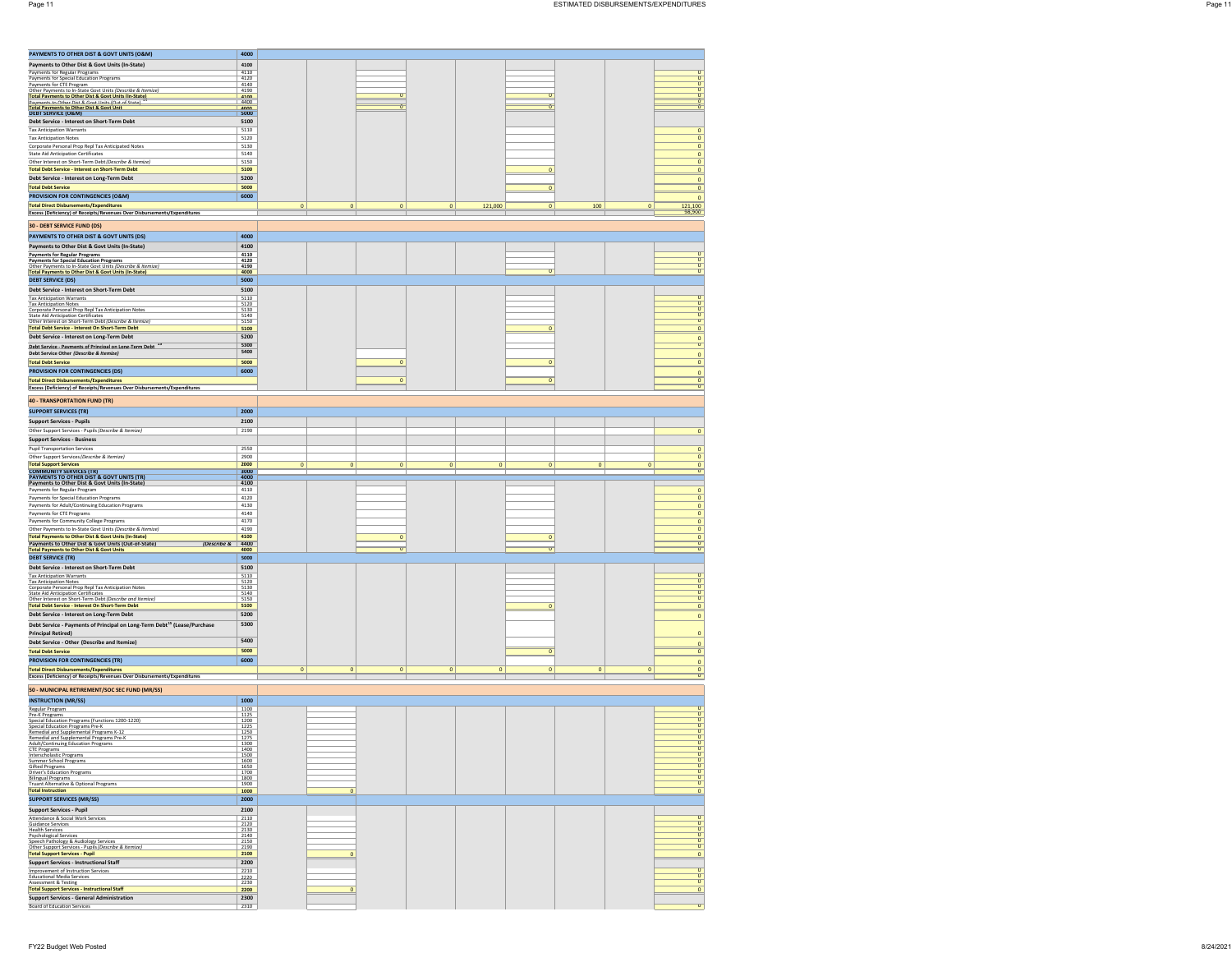| Executive Administration Services<br>Constant Area Administrative Services<br>Clasmic Part Form Self Insurance Eural<br>Workers' Compensation or Workers' Occupation Disease Acts Payments<br>Unemployment Insurance Payments<br>Universed Pa                              | 2320<br>2330                |              |                |              |             |              |              |              |             | $\frac{0}{0}$                            |  |
|----------------------------------------------------------------------------------------------------------------------------------------------------------------------------------------------------------------------------------------------------------------------------|-----------------------------|--------------|----------------|--------------|-------------|--------------|--------------|--------------|-------------|------------------------------------------|--|
|                                                                                                                                                                                                                                                                            | 2361<br>2362<br>2363        |              |                |              |             |              |              |              |             | O<br>$\sigma$                            |  |
|                                                                                                                                                                                                                                                                            | 2364                        |              |                |              |             |              |              |              |             | O<br>$\sigma$                            |  |
| Judgment and Settlements<br>Judgment and Settlements<br>Educatl, Inspectl, Supervisory Serv. Related to Loss Prevention or Reduction                                                                                                                                       | 2365<br>2366                |              |                |              |             |              |              |              |             | O<br>$\sigma$                            |  |
| Reciprocal Insurance Payments                                                                                                                                                                                                                                              | 2367<br>$\frac{2368}{2369}$ |              |                |              |             |              |              |              |             | $\mathbf{0}$<br>$\overline{0}$           |  |
| Legal Service<br><b>Total Support Services - General Administration</b>                                                                                                                                                                                                    | 2300                        |              | 0              |              |             |              |              |              |             | $\overline{\mathbf{0}}$<br>$\mathbf{0}$  |  |
| <b>Support Services - School Administration</b>                                                                                                                                                                                                                            | 2400                        |              |                |              |             |              |              |              |             |                                          |  |
| Office of the Principal Services                                                                                                                                                                                                                                           | 2410                        |              |                |              |             |              |              |              |             | $\pmb{0}$<br>$\sigma$                    |  |
| Other Support Services - School Administration (Describe & Itemize)<br><b>Total Support Services - School Administration</b>                                                                                                                                               | 2490<br>2400                |              |                |              |             |              |              |              |             | $\mathbf{0}$                             |  |
| <b>Support Services - Business</b>                                                                                                                                                                                                                                         | 2500                        |              |                |              |             |              |              |              |             |                                          |  |
| Direction of Business Support Services                                                                                                                                                                                                                                     | $\frac{2510}{2520}$         |              |                |              |             |              |              |              |             | $\overline{0}$<br>$\sigma$               |  |
| Fiscal Services<br>Fiscal Services<br>Facilities Acquisition & Construction Services                                                                                                                                                                                       | 2530<br>2540                |              |                |              |             |              |              |              |             | $\frac{0}{0}$                            |  |
| Formation & Maintenance of Plant Service<br>Pupil Transportation Services<br>Food Services<br>Internal Services                                                                                                                                                            | 2550<br>2560                |              |                |              |             |              |              |              |             | $\frac{0}{0}$                            |  |
|                                                                                                                                                                                                                                                                            | 2570                        |              |                |              |             |              |              |              |             | $\circ$                                  |  |
| <b>Total Support Services - Business</b><br><b>Support Services - Central</b>                                                                                                                                                                                              | 2500                        |              | 0              |              |             |              |              |              |             | $\mathbf{0}$                             |  |
| Direction of Central Support Services                                                                                                                                                                                                                                      | 2600<br>2610                |              |                |              |             |              |              |              |             | 0                                        |  |
| Planning, Research, Development & Evaluation Services<br>Information Services                                                                                                                                                                                              | 2620<br>2630                |              |                |              |             |              |              |              |             | $\sigma$<br>$\frac{0}{0}$                |  |
| <b>Staff Services</b><br>Data Processing Services<br><mark>Total Support Services - Central</mark>                                                                                                                                                                         | $\frac{2640}{2660}$         |              |                |              |             |              |              |              |             | $\frac{0}{0}$                            |  |
| Other Support Services (Describe & Itemize)                                                                                                                                                                                                                                | 2600<br>2900                |              | σ              |              |             |              |              |              |             |                                          |  |
| <b>Total Support Services</b>                                                                                                                                                                                                                                              | 2000                        |              | 0              |              |             |              |              |              |             | $\mathbf{0}$<br>$\mathbf{0}$             |  |
| <b>COMMUNITY SERVICES (MR/SS)</b>                                                                                                                                                                                                                                          | 3000                        |              |                |              |             |              |              |              |             | $\mathbf 0$                              |  |
| PAYMENTS TO OTHER DIST & GOVT UNITS (MR/SS)                                                                                                                                                                                                                                | 4000                        |              |                |              |             |              |              |              |             |                                          |  |
| Payments for Regular Programs                                                                                                                                                                                                                                              | 4110                        |              |                |              |             |              |              |              |             | $\overline{0}$<br>$\mathbf{0}$           |  |
| Payments for Special Education Programs<br>Payments for CTE Programs<br><b>Total Payments to Other Dist &amp; Govt Units</b>                                                                                                                                               | $\frac{4120}{4140}$<br>4000 |              | $\overline{0}$ |              |             |              |              |              |             | $\sigma$<br>$\mathbf{0}$                 |  |
| <b>DEBT SERVICE (MR/SS)</b>                                                                                                                                                                                                                                                | 5000                        |              |                |              |             |              |              |              |             |                                          |  |
| Debt Service - Interest on Short-Term Debt                                                                                                                                                                                                                                 | 5100                        |              |                |              |             |              |              |              |             |                                          |  |
| <b>Tax Anticipation Warrants</b>                                                                                                                                                                                                                                           | 5110                        |              |                |              |             |              |              |              |             | $\sigma$<br>$\sigma$                     |  |
| i ax Anticipation Warrantis<br>Tax Anticipation Notes<br>State Aid Anticipation Certificates<br>State Aid Anticipation Certificates<br>Othe <i>r (Describe &amp; Itemize)</i>                                                                                              | $\frac{5120}{5130}$<br>5140 |              |                |              |             |              |              |              |             | o<br>$\sigma$                            |  |
| <b>Total Debt Service</b>                                                                                                                                                                                                                                                  | 5150                        |              |                |              |             |              | $\mathbf 0$  |              |             | $\overline{\mathbf{0}}$                  |  |
| <b>PROVISION FOR CONTINGENCIES (MR/SS)</b>                                                                                                                                                                                                                                 | 5000<br>6000                |              |                |              |             |              |              |              |             | $\mathbf{0}$<br>$\mathbf{0}$             |  |
| <b>Total Direct Disbursements/Expenditures</b>                                                                                                                                                                                                                             |                             |              | $\pmb{0}$      |              |             |              | $\pmb{0}$    |              |             | $\frac{0}{0}$                            |  |
| Excess (Deficiency) of Receipts/Revenues Over Disbursements/Expenditures                                                                                                                                                                                                   |                             |              |                |              |             |              |              |              |             |                                          |  |
| 60 - CAPITAL PROJECTS (CP)                                                                                                                                                                                                                                                 |                             |              |                |              |             |              |              |              |             |                                          |  |
| <b>SUPPORT SERVICES (CP)</b>                                                                                                                                                                                                                                               | 2000                        |              |                |              |             |              |              |              |             |                                          |  |
| <b>Support Services - Business</b><br>Facilities Acquisition & Construction Services                                                                                                                                                                                       | 2530                        |              |                |              |             |              |              |              |             | $\mathbf 0$                              |  |
| Other Support Services (Describe & Itemize)                                                                                                                                                                                                                                | 2900                        |              |                |              |             |              |              |              |             | $\mathbf 0$                              |  |
| <b>Total Support Services</b>                                                                                                                                                                                                                                              | 2000                        | $\circ$      | $\circ$        | $\circ$      | $\circ$     | $\circ$      | $\circ$      | $\mathbf 0$  |             | $\mathbf{0}$                             |  |
| PAYMENTS TO OTHER DIST & GOVT UNITS (CP)<br>Payments to Other Dist & Govt Units (In-State)                                                                                                                                                                                 | 4000<br>4100                |              |                |              |             |              |              |              |             |                                          |  |
|                                                                                                                                                                                                                                                                            |                             |              |                |              |             |              |              |              |             |                                          |  |
| Payments to Regular Programs                                                                                                                                                                                                                                               | 4110                        |              |                |              |             |              |              |              |             | $\sigma$                                 |  |
|                                                                                                                                                                                                                                                                            | 4120<br>4140                |              |                |              |             |              |              |              |             | $\frac{0}{0}$                            |  |
|                                                                                                                                                                                                                                                                            | 4190                        |              |                | $\mathbf{0}$ |             |              |              |              |             | $\overline{\mathbf{0}}$                  |  |
| Payments to Regular Programs<br>Payment for Special Education Programs<br>Payment for CTE Programs<br>Payments to Other Govt Units (In-State) (Describe & Itemize)<br><b>Total Payments to Other Districts &amp; Govt Units</b><br><b>PROVISION FOR CONTINGENCIES (CP)</b> | 4000<br>6000                |              |                |              |             |              | $\mathbf 0$  |              |             | $\mathbf 0$<br>$\mathbf 0$               |  |
| <b>Total Direct Disbursements/Expenditures</b>                                                                                                                                                                                                                             |                             | $\mathbf{0}$ | $\mathbf{0}$   | $\mathbf{0}$ | $\mathbf 0$ | $\mathbf{0}$ | $\mathbf{0}$ | $\mathbf 0$  |             |                                          |  |
| Excess (Deficiency) of Receipts/Revenues Over Disbursements/Expenditures                                                                                                                                                                                                   |                             |              |                |              |             |              |              |              |             | $\frac{0}{0}$                            |  |
| 70 WORKING CASH FUND (WC)                                                                                                                                                                                                                                                  |                             |              |                |              |             |              |              |              |             |                                          |  |
| 80 - TORT FUND (TF)                                                                                                                                                                                                                                                        |                             |              |                |              |             |              |              |              |             |                                          |  |
| <b>INSTRUCTION (TF)</b>                                                                                                                                                                                                                                                    | 1000                        |              |                |              |             |              |              |              |             |                                          |  |
| Regular Programs                                                                                                                                                                                                                                                           | 1100                        |              |                |              |             |              |              |              |             | $\frac{0}{0}$                            |  |
|                                                                                                                                                                                                                                                                            | $\frac{1115}{1125}$<br>1200 |              |                |              |             |              |              |              |             | $\sigma$                                 |  |
|                                                                                                                                                                                                                                                                            | 1225<br>1250                |              |                |              |             |              |              |              |             | $\frac{0}{0}$                            |  |
|                                                                                                                                                                                                                                                                            | 1275                        |              |                |              |             |              |              |              |             | $\frac{0}{0}$                            |  |
|                                                                                                                                                                                                                                                                            | 1300<br>1400                |              |                |              |             |              |              |              |             | $\frac{0}{0}$                            |  |
| espura ruggians<br>Tutilon Payment to Charter Schools<br>Special Education Programs (Functions 1200 - 1220)<br>Special Education Programs (Functions 1200 - 1220)<br>Remedial and Supplemental Programs K-12<br>Remedial and Supplemental Pro                              | 1500<br>1600                |              |                |              |             |              |              |              |             | $\frac{0}{0}$                            |  |
| Summer School Programs<br>Gifted Programs<br>Driver's Education Programs                                                                                                                                                                                                   | 1650<br>1700                |              |                |              |             |              |              |              |             | $\mathbf{0}$                             |  |
| <b>Bilingual Programs</b>                                                                                                                                                                                                                                                  | 1800                        |              |                |              |             |              |              |              |             | $\mathbf 0$                              |  |
| Truant Alternative & Optional Programs<br>Pre-K Programs - Private Tuition                                                                                                                                                                                                 | 1900<br>1910                |              |                |              |             |              |              |              |             | $\frac{0}{0}$                            |  |
| Regular K-12 Programs Private Tuition<br>Special Education Programs K-12 Private Tuition                                                                                                                                                                                   | 1911<br>1912                |              |                |              |             |              |              |              |             | $\mathbf{0}$                             |  |
| Special Education Programs Pre-K Tuition                                                                                                                                                                                                                                   | 1913                        |              |                |              |             |              |              |              |             | $\mathbf 0$                              |  |
|                                                                                                                                                                                                                                                                            | 1914                        |              |                |              |             |              |              |              |             | $\begin{array}{c} 0 \\ 0 \end{array}$    |  |
| Remedial/Supplemental Programs K-12 Private Tuition<br>Remedial/Supplemental Programs Pre-K Private Tuition<br>Adult/Continuing Education Programs Private Tuition                                                                                                         | 1915<br>1916                |              |                |              |             |              |              |              |             | $\frac{0}{0}$                            |  |
| CTE Programs Private Tuition<br>Interscholastic Programs Private Tuition                                                                                                                                                                                                   | 1917<br>1918                |              |                |              |             |              |              |              |             | $\mathbf{0}$                             |  |
| Summer School Programs Private Tuition                                                                                                                                                                                                                                     | 1919                        |              |                |              |             |              |              |              |             | $\mathbf{0}$                             |  |
|                                                                                                                                                                                                                                                                            | 192U<br>1921                |              |                |              |             |              |              |              |             | $\frac{0}{0}$                            |  |
|                                                                                                                                                                                                                                                                            | 1922                        |              |                |              |             |              |              |              |             | $\mathbf 0$                              |  |
| Gifted Programs Privat<br>Bilingual Programs Private Tuition<br>Truants Alternative/Opt Ed Programs Private Tuition                                                                                                                                                        | 1000                        |              |                |              |             |              |              |              |             | $\mathbf 0$                              |  |
|                                                                                                                                                                                                                                                                            | 2000<br>2100                | $\bf{0}$     | $\pmb{0}$      | $\bf{0}$     | $\bf{0}$    | $\mathbf{0}$ | $\mathbf{0}$ | $\bf{0}$     | $\bf{0}$    | $\overline{\mathbf{0}}$                  |  |
| Total Instruction <sup>14</sup><br><b>SUPPORT SERVICES (TF)</b><br>Support Services - Pupil<br>Attendance & Social Work Services                                                                                                                                           | 2110                        |              |                |              |             |              |              |              |             | $\circ$                                  |  |
| Guidance Services                                                                                                                                                                                                                                                          | 2120                        |              |                |              |             |              |              |              |             | $\mathbf 0$                              |  |
| <b>Health Services</b><br>Psychological Services                                                                                                                                                                                                                           | 2130<br>2140                |              |                |              |             |              |              |              |             | $\mathbf 0$                              |  |
| Speech Pathology & Audiology Services                                                                                                                                                                                                                                      | 2150                        |              |                |              |             |              |              |              |             |                                          |  |
| Other Support Services - Pupils (Describe & Itemize)<br><b>Total Support Services - Pupil</b>                                                                                                                                                                              | 2190<br>2100                | $\bf{0}$     | $\mathbf{0}$   | $\mathbf{0}$ | $\bf{0}$    | $\bullet$    | $\mathbf{0}$ | $\mathbf{0}$ | $\bf{0}$    | $\frac{0}{0}$<br>$\mathbf{0}$            |  |
| <b>Support Services - Instructional Staff</b>                                                                                                                                                                                                                              | 2200                        |              |                |              |             |              |              |              |             |                                          |  |
| Improvement of Instruction Services                                                                                                                                                                                                                                        | 2210                        |              |                |              |             |              |              |              |             | $\mathbf{0}$                             |  |
| Educational Media Services<br>Assessment & Testing                                                                                                                                                                                                                         | 2220<br>2230                |              |                |              |             |              |              |              |             | $\circ$<br>O                             |  |
| <b>Total Support Services - Instructional Staff</b>                                                                                                                                                                                                                        | 2200                        | $\sigma$     | $\sigma$       | $\sigma$     | $\sigma$    | $\sigma$     | $\sigma$     | $\sigma$     | $\mathbf 0$ | $\sigma$                                 |  |
| <b>Support Services - General Administration</b><br>Board of Education Services<br><b>Executive Administration Services</b>                                                                                                                                                | 2300<br>$\frac{2310}{2320}$ |              |                |              |             |              |              |              |             | $\overline{\mathbf{0}}$<br>$\frac{0}{0}$ |  |